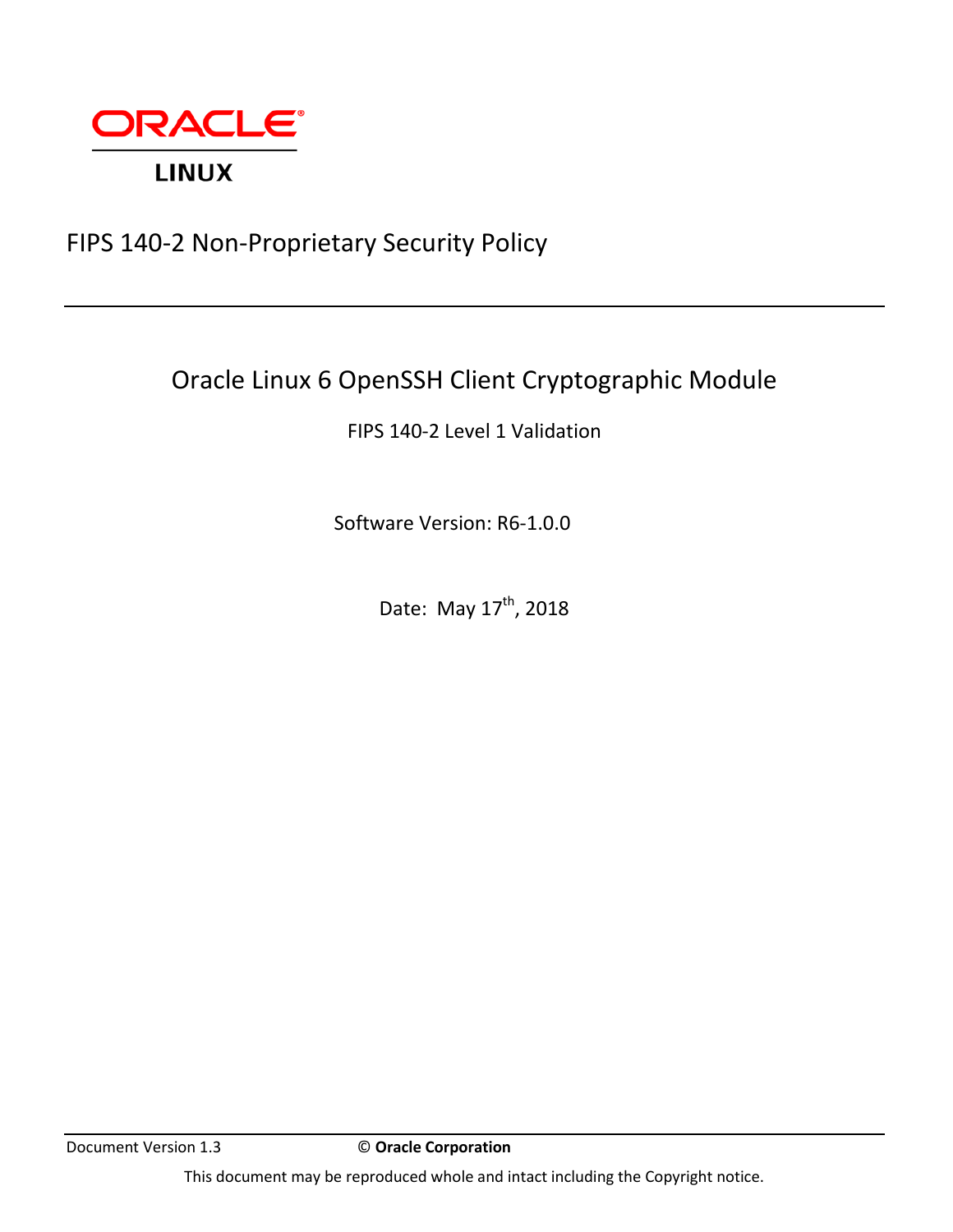

**Title**: Oracle Linux 6 OpenSSH Client Cryptographic Module Security Policy **DATE**: May 17<sup>th</sup>, 2018 **Author:** atsec information security corporation **Contributing Authors:**  Oracle Linux Engineering Oracle Security Evaluations – Global Product Security

Oracle Corporation World Headquarters 500 Oracle Parkway Redwood Shores, CA 94065 U.S.A. Worldwide Inquiries: Phone: +1.650.506.7000 Fax: +1.650.506.7200 oracle.com

Oracle is committed to developing practices and products that help protect the environment

Copyright © 2018, Oracle and/or its affiliates. All rights reserved. This document is provided for information purposes only and the contents hereof are subject to change without notice. This document is not warranted to be error-free, nor subject to any other warranties or conditions, whether expressed orally or implied in law, including implied warranties and conditions of merchantability or fitness for a particular purpose. Oracle specifically disclaim any liability with respect to this document and no contractual obligations are formed either directly or indirectly by this document. This document may reproduced or distributed whole and intact including this copyright notice.

Oracle and Java are registered trademarks of Oracle and/or its affiliates. Other names may be trademarks of their respective owners.

#### **Hardware and Software, Engineered to Work Together**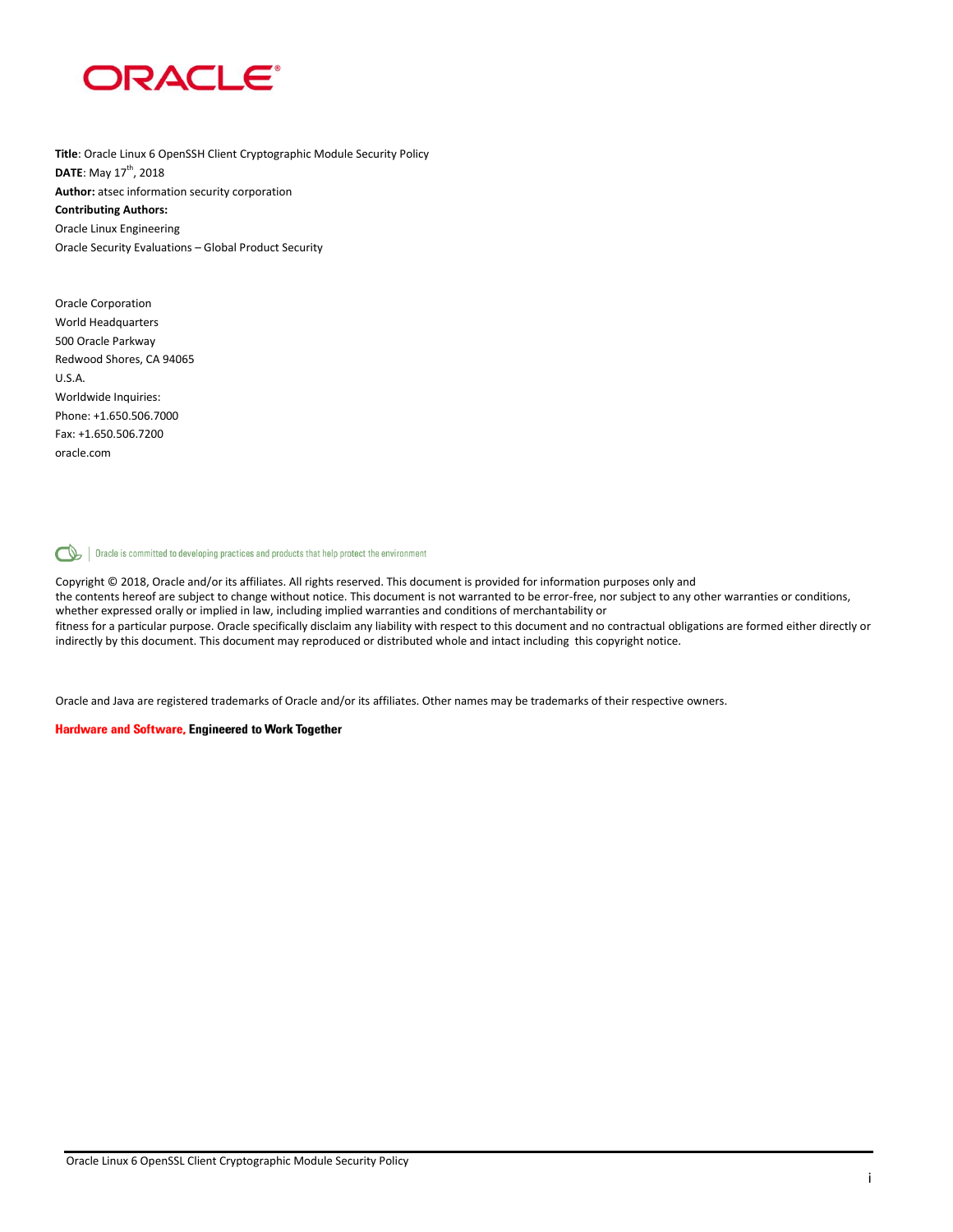# ORACLE<sup>®</sup>

# **TABLE OF CONTENTS**

| <b>Section</b> | Title | Page |
|----------------|-------|------|
| 1.             |       |      |
| 1.1            |       |      |
| 1.2            |       |      |
| 2.             |       |      |
| 2.1            |       |      |
| 2.2            |       |      |
| З.             |       |      |
| 3.1            |       |      |
| 3.2            |       |      |
| 3.3            |       |      |
| 3.4            |       |      |
| 3.5            |       |      |
| 3.6            |       |      |
| 4.             |       |      |
| 5.             |       |      |
| 6.             |       |      |
| 6.1            |       |      |
| 6.2            |       |      |
| 6.3            |       |      |
| 7.             |       |      |
| 7.1            |       |      |
| 7.2            |       |      |
| 7.3            |       |      |
| 7.4            |       |      |
| 8.             |       |      |
| 8.1            |       |      |
| 8.2            |       |      |
| 8.3            |       |      |
| 9.             |       |      |
| 9.1            |       |      |
| 9.1.1          |       |      |
| 9.1.2          |       |      |
| 9.2            |       |      |
|                |       |      |
| 10.1           |       |      |
| 10.1.1         |       |      |
| 10.2           |       |      |
| 10.2.1         |       |      |
|                |       |      |
|                |       |      |
|                |       |      |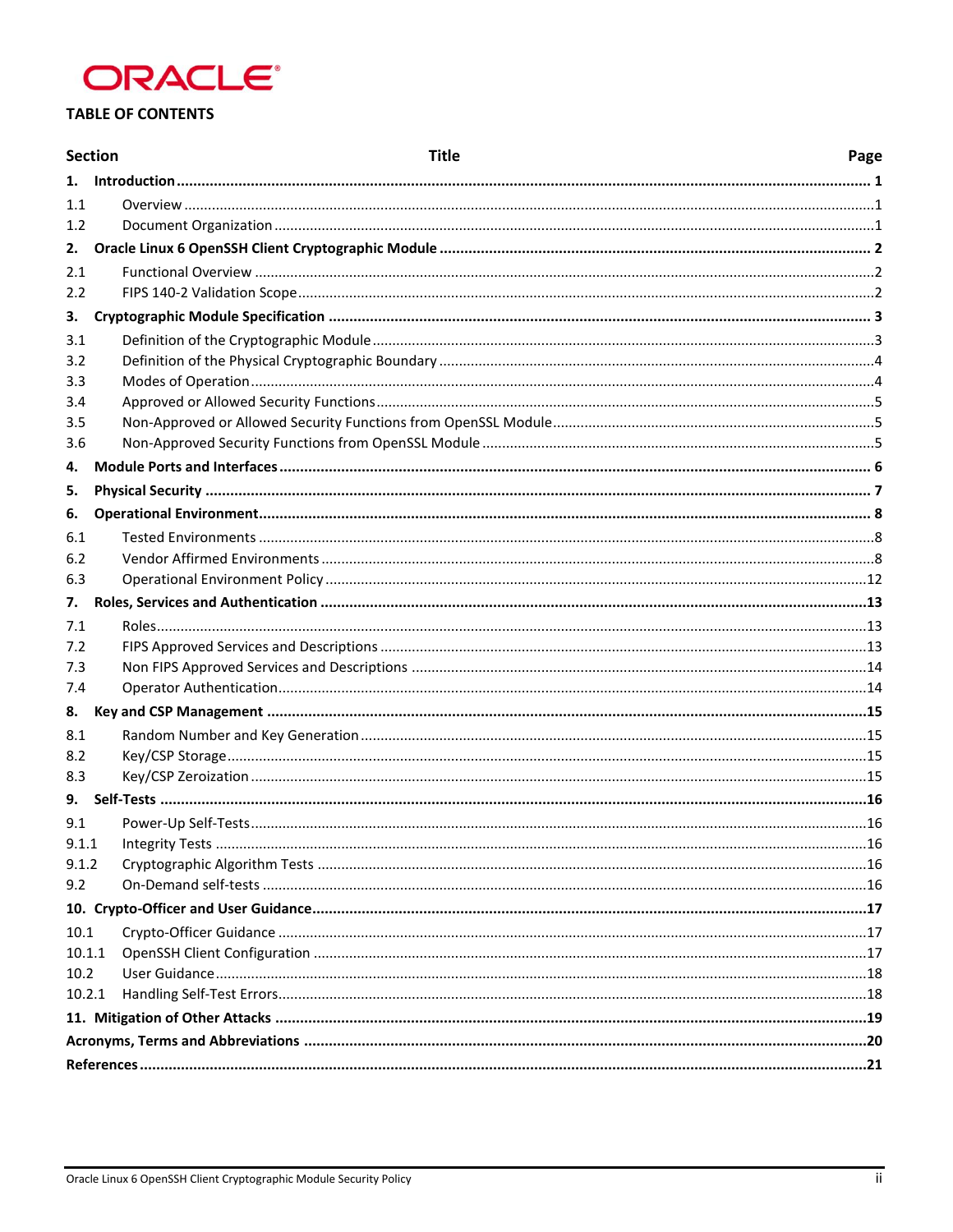

# **List of Tables**

# **List of Figures**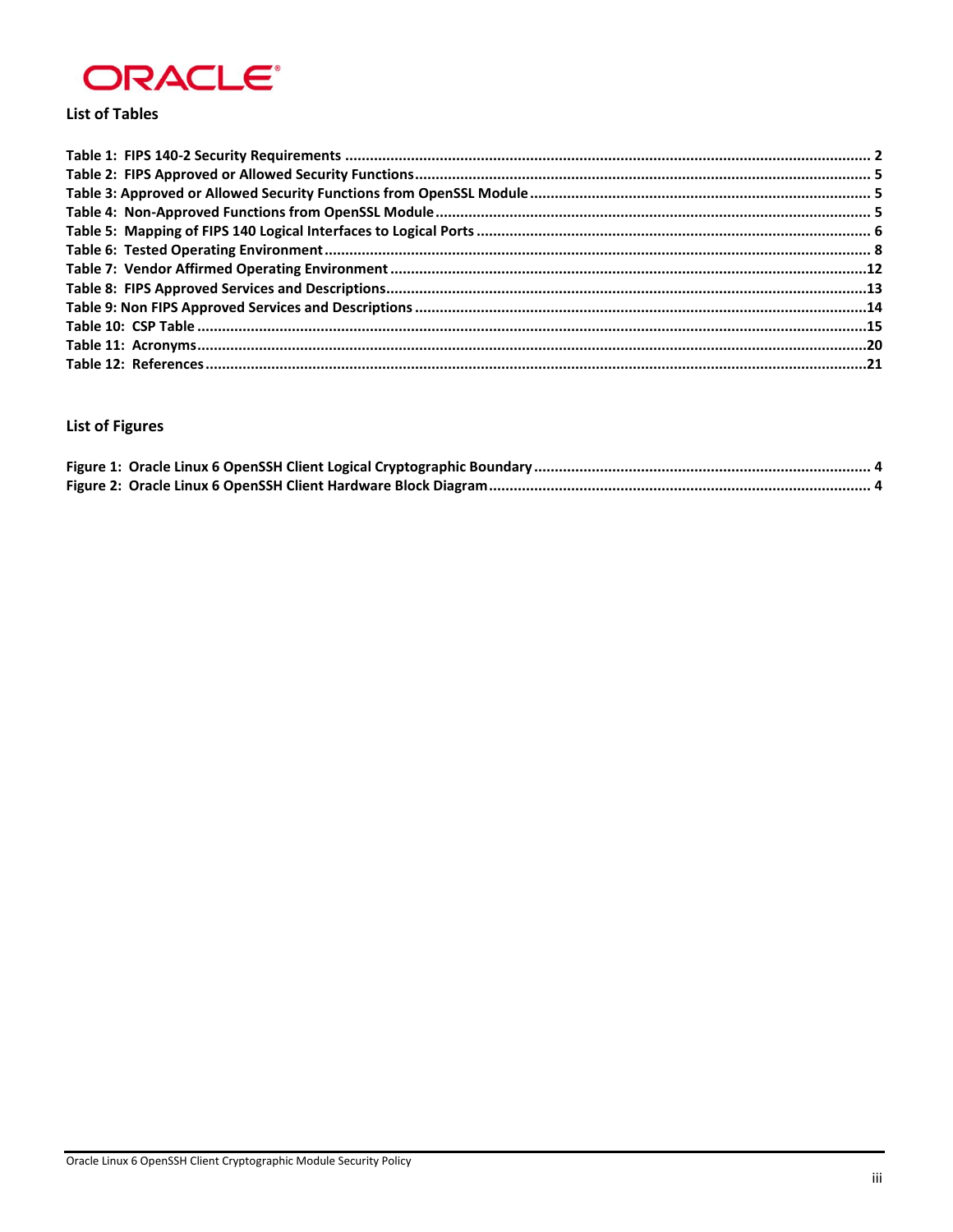

# **1. Introduction**

## **1.1 Overview**

This document is the Security Policy for the Oracle Linux 6 OpenSSH Client Cryptographic Module by Oracle Corporation. Oracle Linux 6 OpenSSH Client Cryptographic Module is also referred to as "the Module" or "Module". This Security Policy specifies the security rules under which the module shall operate to meet the requirements of FIPS 140-2 Level 1. It also describes how the Oracle Linux 6 OpenSSH Client Cryptographic Module functions in order to meet the FIPS 140-2 requirements, and the actions that operators must take to maintain the security of the module.

This Security Policy describes the features and design of the Oracle Linux 6 OpenSSH Client Cryptographic Module using the terminology contained in the FIPS 140-2 specification. FIPS 140-2, Security Requirements for Cryptographic Module specifies the security requirements that will be satisfied by a cryptographic module utilized within a security system protecting sensitive but unclassified information. The NIST/CSE Cryptographic Module Validation Program (CMVP) validates cryptographic module to FIPS 140-2. Validated products are accepted by the Federal agencies of both the USA and Canada for the protection of sensitive or designated information.

## **1.2 Document Organization**

The FIPS 140-2 submission package contains:

- Oracle Linux 6 OpenSSH Client Cryptographic Module Non-Proprietary Security Policy
- Other supporting documentation as additional references

With the exception of this Non-Proprietary Security Policy, the FIPS 140-2 Validation Documentation is proprietary to Oracle and is releasable only under appropriate non-disclosure agreements. For access to these documents, please contact Oracle.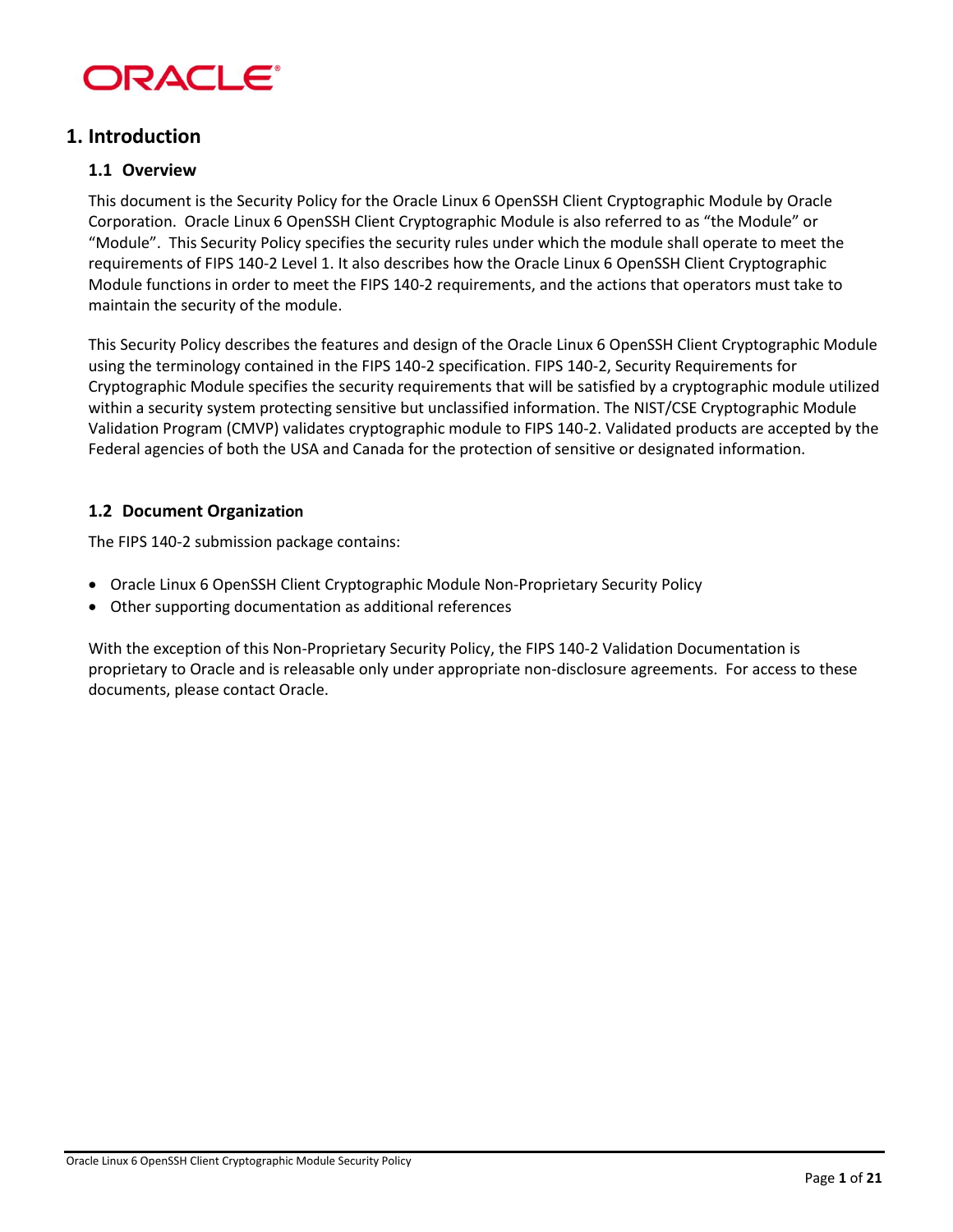

# **2. Oracle Linux 6 OpenSSH Client Cryptographic Module**

### **2.1 Functional Overview**

The Oracle Linux 6 OpenSSH Client Cryptographic Module is a software module implementing the cryptographic support for the SSH protocol in the Oracle Linux user space.

The Oracle Linux 6 OpenSSH Client Cryptographic Module is distributed with Oracle Linux open-source distributions. The Module implements SSH protocol and acts as a client providing SSH service.

## **2.2 FIPS 140-2 Validation Scope**

The following table shows the security level for each of the eleven sections of the validation.

<span id="page-5-0"></span>

| <b>Security Requirements Section</b>      | Level |
|-------------------------------------------|-------|
| Cryptographic Module Specification        |       |
| Cryptographic Module Ports and Interfaces |       |
| Roles and Services and Authentication     |       |
| Finite State Machine Model                |       |
| <b>Physical Security</b>                  | N/A   |
| <b>Operational Environment</b>            |       |
| Cryptographic Key Management              |       |
| EMI/EMC                                   |       |
| Self-Tests                                |       |
| Design Assurance                          | 3     |
| <b>Mitigation of Other Attacks</b>        | N/A   |

**Table 1: FIPS 140-2 Security Requirements**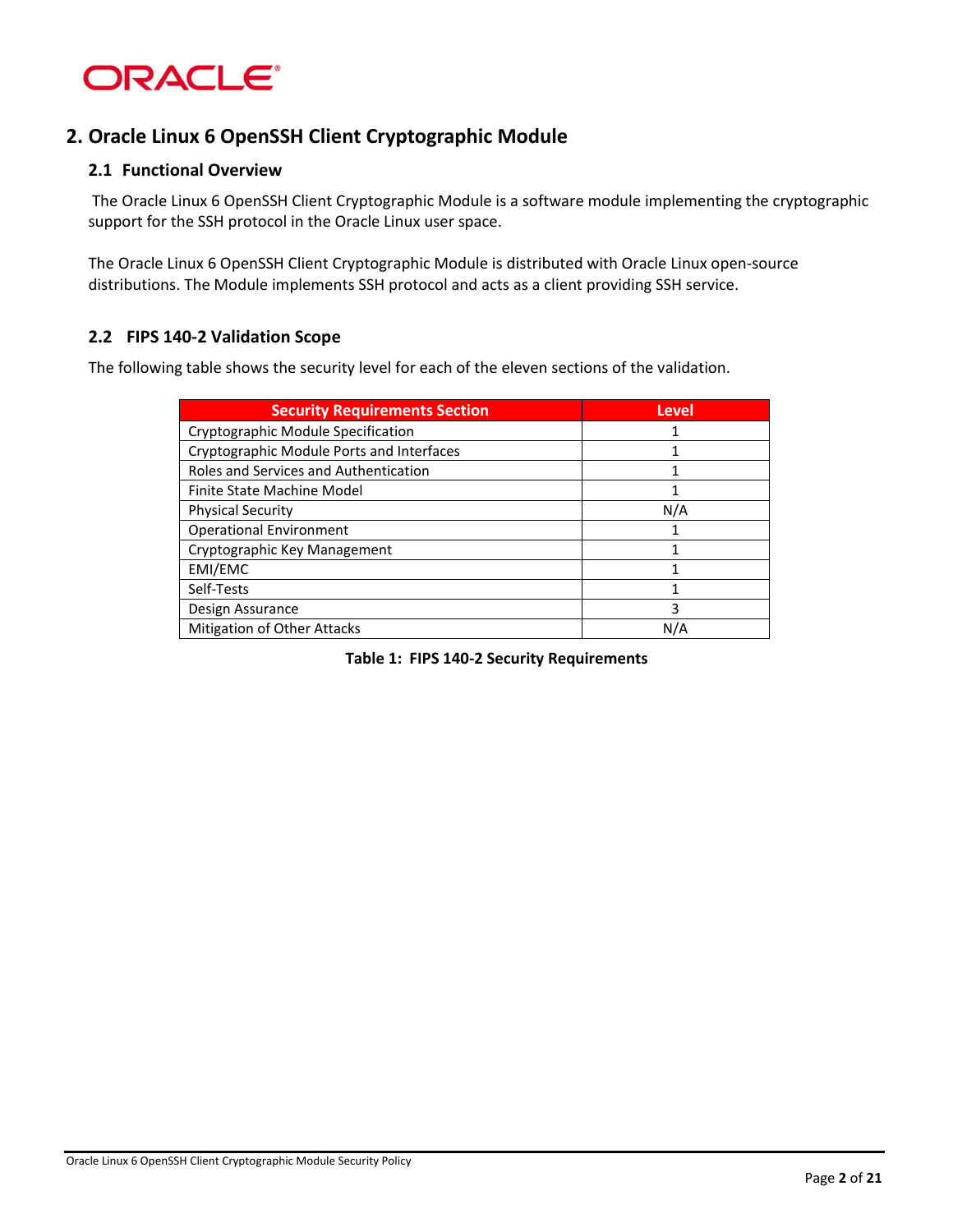

# **3. Cryptographic Module Specification**

### **3.1 Definition of the Cryptographic Module**

The Oracle Linux 6 OpenSSH Client Cryptographic Module is defined as software-only multi-chip standalone module as defined by the requirements within FIPS PUB 140-2. The logical cryptographic boundary of the module consists of applications, library files and their integrity check HMAC files, which are delivered through the Package Manager (RPM) as listed below:

The module will use the Oracle Linux OpenSSL Cryptographic Module (FIPS 140-2 Certificate # [3017\)](https://csrc.nist.gov/Projects/Cryptographic-Module-Validation-Program/Certificate/3017) as a bound module which provides the underlying cryptographic algorithms necessary for establishing and maintaining the SSH session. In addition the integrity check uses the cryptographic services provided by the Oracle Linux OpenSSL Cryptographic Library as used by the utility application of fipscheck using the HMAC-SHA-256 algorithm.

This requires a copy of a Cert. [#3017](https://csrc.nist.gov/Projects/Cryptographic-Module-Validation-Program/Certificate/3017) validated version of the Oracle Linux OpenSSL Cryptographic Library to be installed on the system for the current module to operate.

The cryptographic Module combines a vertical stack of Oracle Linux components intended to limit the external interface each separate component may provide. The following software needs to be installed for the module to operate:

- Oracle Linux 6 OpenSSH Client Cryptographic Module with the version of the OpenSSH Client RPM file [openssh-clients-5.3p1-122.el6.x86\\_64](http://yum.oracle.com/repo/OracleLinux/OL6/latest/x86_64/getPackage/openssh-clients-5.3p1-122.el6.x86_64.rpm)
- The bound module of OpenSSL with FIPS 140-2 Certificate [#3017](https://csrc.nist.gov/Projects/Cryptographic-Module-Validation-Program/Certificate/3017)
- The contents of the fipscheck RPM package (version 1.2.0-7.el6.x86 64)
- The contents of the fipscheck-lib RPM package (version 1.2.0-7.el6.x86 64).

The OpenSSH Client RPM package of the Module includes the binary files, integrity check HMAC files and Man Pages. Any application other than the OpenSSH Client application delivered with the aforementioned OpenSSH RPM package is not part of the Module. The FIPS certificate for this module will not be valid if any other application than the OpenSSH Client application is used.

The files comprising the module are the following:

- /usr/bin/ssh
- /usr/bin/.ssh.hmac
- /usr/bin/fipscheck
- /usr/bin/.fipscheck.hmac
- /lib64/libfipscheck.so.1.1.0
- /lib64/.libfipscheck.so.1.1.0.hmac

Figure 1 shows the logical block diagram of the module executing in memory on the host system.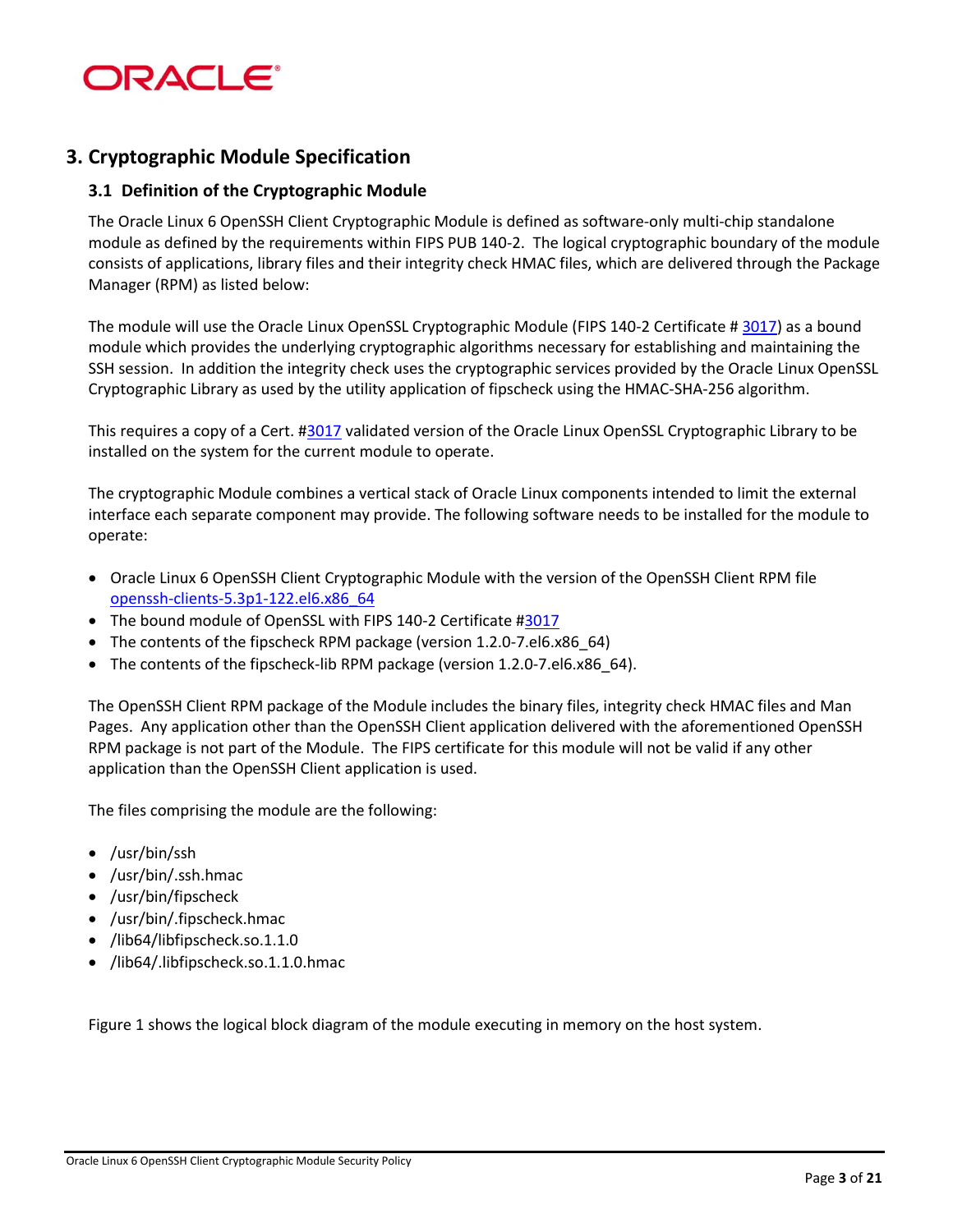# **DRACLE®**



**Figure 1: Oracle Linux 6 OpenSSH Client Logical Cryptographic Boundary**

# <span id="page-7-0"></span>**3.2 Definition of the Physical Cryptographic Boundary**

The physical cryptographic boundary is defined as the hard enclosure of the host system on which it runs. See Figure 2 below. No components are excluded from the requirements of FIPS PUB 140-2.



**Figure 2: Oracle Linux 6 OpenSSH Client Hardware Block Diagram**

# <span id="page-7-1"></span>**3.3 Modes of Operation**

The Module supports two modes of operation: FIPS approved and non-FIPS approved mode. The mode of operation is implicitly assumed depending on the services/security functions invoked. The Module turns to the FIPS approved mode after power-on self-tests succeed. The services available in FIPS mode can be found in section 7.2[, Table 8.](#page-16-0)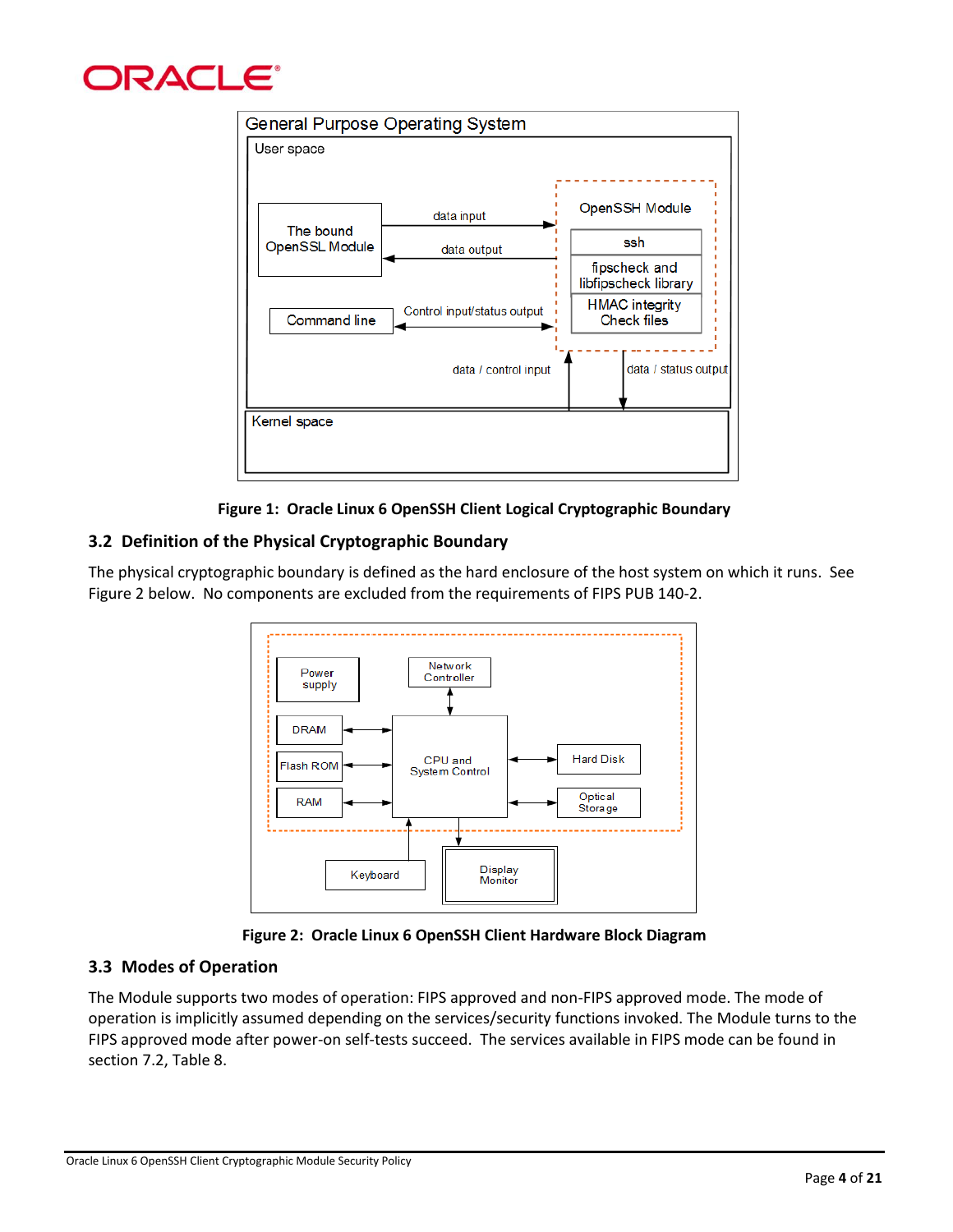# ORACLE®

# **3.4 Approved or Allowed Security Functions**

The Oracle Linux 6 OpenSSH Client Cryptographic Module contains the following FIPS Approved Algorithms:

| <b>Approved or Allowed Security Functions</b>        |                        | <b>Certificate</b>            |
|------------------------------------------------------|------------------------|-------------------------------|
| Key Derivation (NIST SP 800-135 Section 5.2 for SSH) | (SHA 1, 256, 384, 512) | CVL #1254<br><b>CVL #1835</b> |

### **Table 2: FIPS Approved or Allowed Security Functions**

<span id="page-8-0"></span>*Note: The SSH protocol except the SP 800-135 Key Derivation Function has not been reviewed or tested by the CAVP and CMVP.* 

## **3.5 Non-Approved or Allowed Security Functions from OpenSSL Module**

The following table shows Approved or allowed security functions provided by the bound OpenSSL module:

| <b>Algorithm</b>                                 | <b>Certificate</b>                                                                        |
|--------------------------------------------------|-------------------------------------------------------------------------------------------|
| AES (CBC, CTR)                                   | 4533, 4535, 4537, 5351, 5352, 5353                                                        |
| Triple-DES (CBC)                                 | 2414, 2707                                                                                |
| HMAC (SHA-1, SHA-256, SHA-512)                   | 2995, 2991 <sup>1</sup> , 2993 <sup>1</sup> , 3548 <sup>1</sup> , 3549, 3550 <sup>1</sup> |
| Diffie Hellman all except KDF                    | CVL 1216, 1816                                                                            |
| EC Diffie-Hellman all except KDF (P-256,384,521) | CVL 1216, 1816                                                                            |
| <b>RSA</b>                                       | 2468, 2864                                                                                |
| <b>DRBG</b>                                      | 1490, 1492, 1494, 2070, 2071, 2108                                                        |
| SHA (1,256,512)                                  | 3718, 3714 <sup>1</sup> , 3716 <sup>1</sup> , 4302 <sup>1</sup> , 4303, 4304 <sup>1</sup> |
| ECDSA (P-256,384,521)                            | 1104, 1409                                                                                |
| <b>NDRNG</b>                                     | Used for seeding NIST SP 800-90A DRBG                                                     |

### **Table 3: Approved or Allowed Security Functions from OpenSSL Module**

# <span id="page-8-3"></span><span id="page-8-1"></span>**3.6 Non-Approved Security Functions from OpenSSL Module**

The use of following security functions will put the module in the non-Approved mode of operation implicitly.

<span id="page-8-2"></span>

| <b>Algorithm</b>                | <b>Usage</b>              |
|---------------------------------|---------------------------|
| RSA Signature Generation        | Using keys less than 2048 |
| <b>DSA Signature Generation</b> | With key size 1024 bit    |

#### **Table 4: Non-Approved Functions from OpenSSL Module**

**The referenced certificate is tested using SHA-1 only.**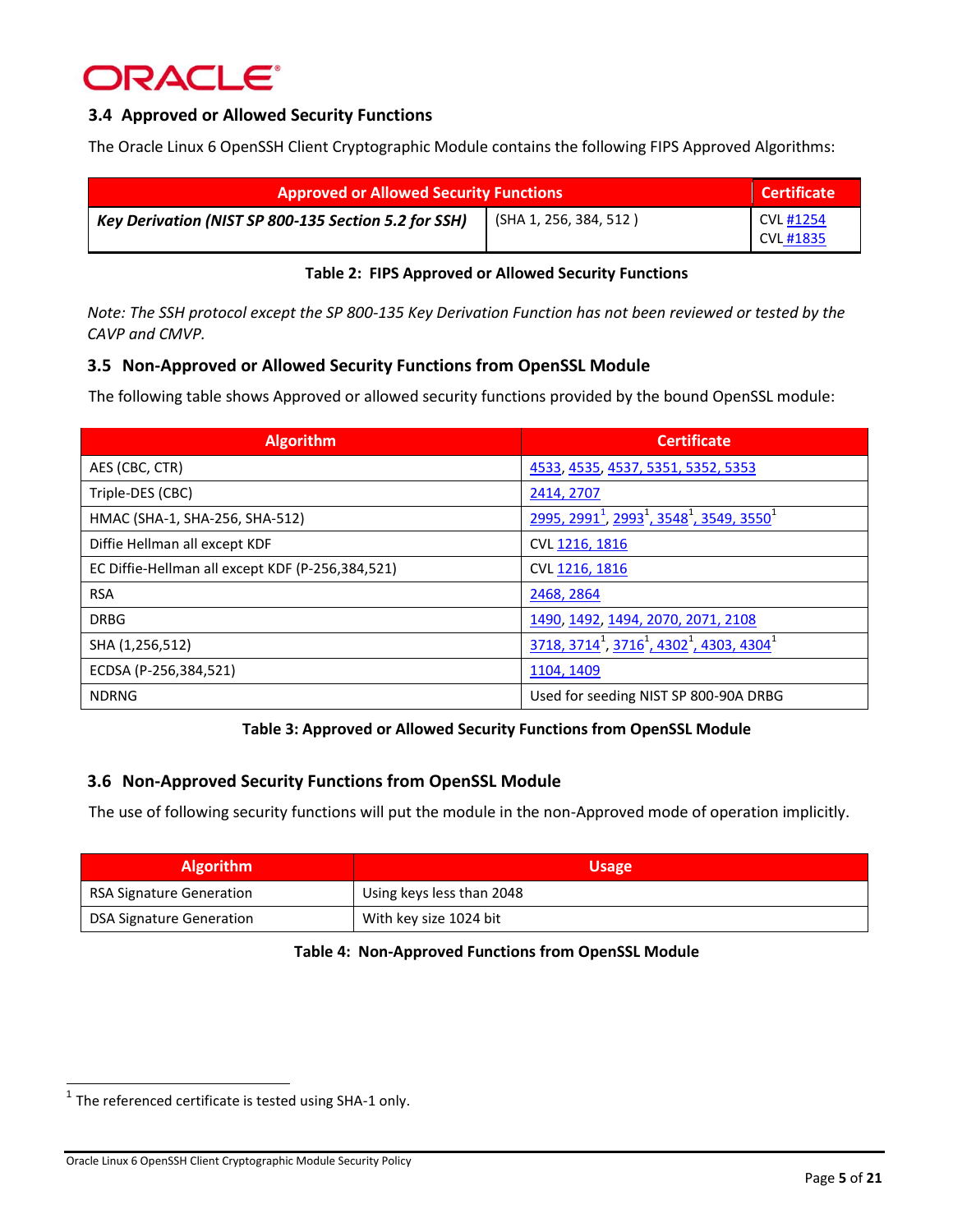

# **4. Module Ports and Interfaces**

The module interfaces can be categorized as follows:

- Data Input Interface
- Data Output Interface
- Control Input interface
- Status Output Interface

As a software-only module, the module does not have physical ports. For the purpose of the FIPS 140-2 validation, the physical ports are interpreted to be the physical ports of the hardware platform on which the module runs. Table below, shows the mapping of ports and interfaces as per FIPS 140-2 Standard.

| <b>FIPS 140</b><br><b>Interface</b> | <b>Physical Port</b>        | <b>Module Interfaces</b>                                                                                                                                                                                                                                                                                             |
|-------------------------------------|-----------------------------|----------------------------------------------------------------------------------------------------------------------------------------------------------------------------------------------------------------------------------------------------------------------------------------------------------------------|
| Data Input                          | Ethernet Ports,<br>keyboard | Input parameters and data of the ssh command on the command<br>line with configuration file ~/.ssh/known_hosts,<br>/etc/ssh/ssh known hosts, key files in ~/.ssh, input data via SSHv2<br>channel, data via local or remote port-forwarding port, input data<br>from the bound OpenSSL module via its API parameters |
| Data<br>Output                      | Ethernet Ports, Display     | Output data returned by the ssh command, output data sent via the<br>SSHv2 channel, output data sent via local or remote port-forwarding<br>port, output data sent to the bound OpenSSL module via its API<br>parameters                                                                                             |
| Control<br>Input                    | Ethernet Port,<br>Keyboard  | Invocation of the ssh command on the command line or via the<br>configuration file /etc/ssh/ssh config and ~./.ssh/config, SSHv2<br>protocol message requests received from SSH server.                                                                                                                              |
| <b>Status</b><br>Output             | Ethernet Port, Display      | Status messages returned after the command execution, status of<br>processing SSHv2 protocol message requests.                                                                                                                                                                                                       |
| Power                               | Power Supply                | N/A                                                                                                                                                                                                                                                                                                                  |

<span id="page-9-0"></span>**Table 5: Mapping of FIPS 140 Logical Interfaces to Logical Ports**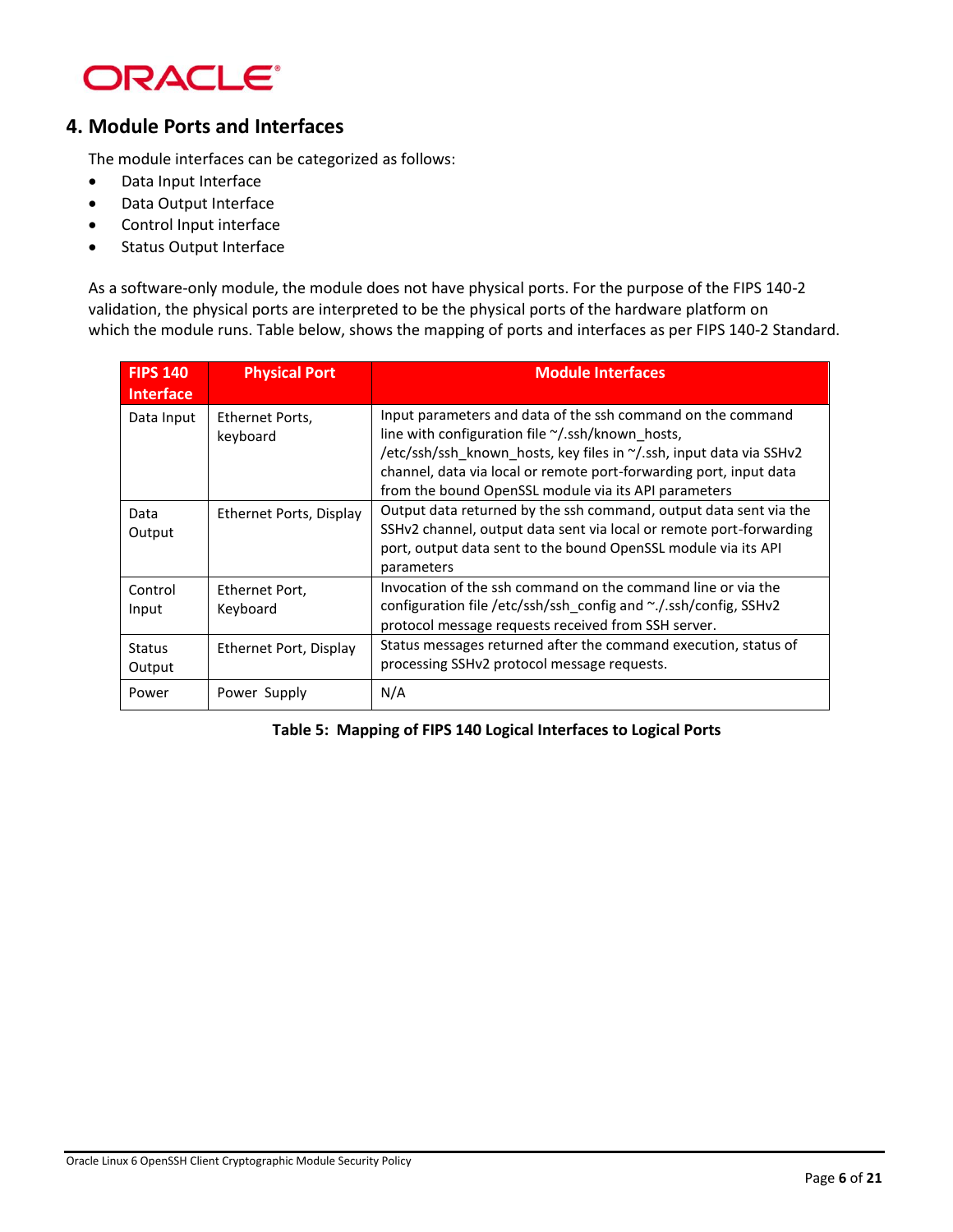

# **5. Physical Security**

The Module is comprised of software only and thus does not claim any physical security.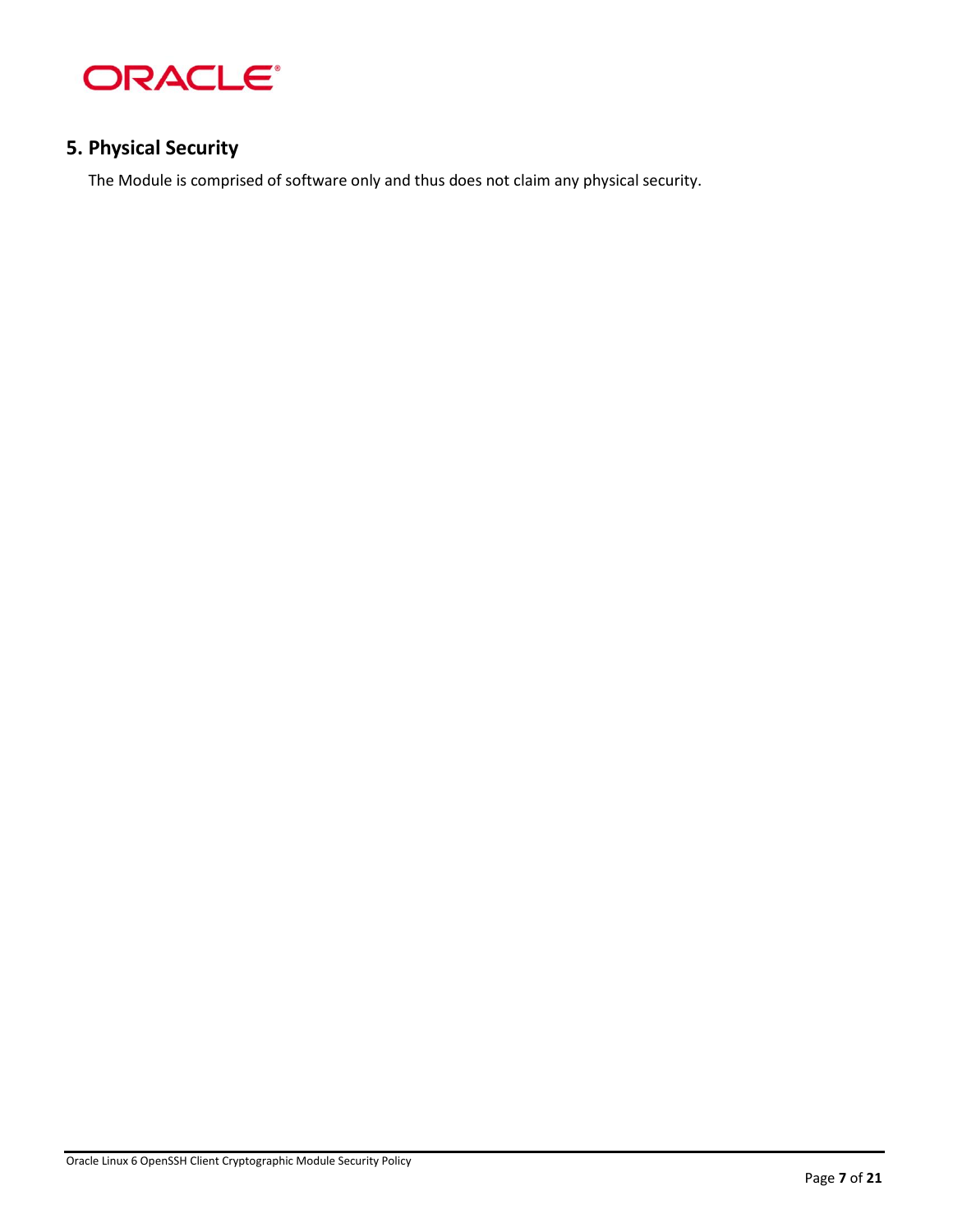

# **6. Operational Environment**

The module operates in a modifiable operational environment per FIPS 140-2 Security Level 1 specifications. The module runs on a commercially available general-purpose operating system executing on the hardware specified in sections 6.1 and 6.2.

### **6.1 Tested Environments**

The Module was tested on the following environments with and without PAA i.e. AES-NI:

| <b>Operating Environment</b> | <b>Processor</b>                                 | <b>Hardware</b>    |
|------------------------------|--------------------------------------------------|--------------------|
| Oracle Linux 6.9 64 bit      | Intel® Xeon® CPU E5-2699 v4                      | Oracle Server X6-2 |
| Oracle Linux 6.9 64 bit      | Intel <sup>®</sup> Xeon <sup>®</sup> Silver 4114 | Oracle Server X7-2 |

#### **Table 6: Tested Operating Environment**

### <span id="page-11-0"></span>**6.2 Vendor Affirmed Environments**

The following platforms have not been tested as part of the FIPS 140-2 level 1 certification however Oracle "vendor affirms" that these platforms are equivalent to the tested and validated platforms. Additionally, Oracle affirms that the module will function the same way and provide the same security services on any of the systems listed below.

| <b>Operating Environment</b> | <b>Processor</b>                                         | <b>Hardware</b>           |
|------------------------------|----------------------------------------------------------|---------------------------|
| Oracle Linux 6.9 64-bit      | Intel <sup>®</sup> Xeon® E5-2600 v3 & v4                 | Cisco UCS B200 M4         |
| Oracle Linux 6.9 64-bit      | Intel® Xeon® E7-2800/E7-8800 v3                          | Cisco UCS B260 M4         |
| Oracle Linux 6.9 64-bit      | Intel <sup>®</sup> Xeon <sup>®</sup> Scalable Processors | Cisco UCS B200 M5         |
| Oracle Linux 6.9 64-bit      | Intel® Xeon® E5-4600/E5-4600 v2                          | Cisco UCS B420 M3         |
| Oracle Linux 6.9 64-bit      | Intel <sup>®</sup> Xeon® E5-4600 v3 & v4                 | Cisco UCS B420 M4         |
| Oracle Linux 6.9 64-bit      | Intel® Xeon® E7-2800 v2/E7-4800 v2/E7-8800 v2/E7-4800    | Cisco UCS B460 M4         |
|                              | v3/E7-8800 v3                                            |                           |
| Oracle Linux 6.9 64-bit      | Intel <sup>®</sup> Xeon <sup>®</sup> Scalable Processors | Cisco UCS B480 M5         |
| Oracle Linux 6.9 64-bit      | Intel <sup>®</sup> Xeon <sup>®</sup> E5-2400/E5-2400 v2  | Cisco UCS C22 M3          |
| Oracle Linux 6.9 64-bit      | Intel® Xeon® E5-2600/E5-2600 v2                          | Cisco UCS C220 M3         |
| Oracle Linux 6.9 64-bit      | Intel <sup>®</sup> Xeon® E5-2600 v3 & v4                 | Cisco UCS C220 M4         |
| Oracle Linux 6.9 64-bit      | Intel <sup>®</sup> Xeon <sup>®</sup> Scalable Processors | Cisco UCS C220 M5         |
| Oracle Linux 6.9 64-bit      | Intel <sup>®</sup> Xeon <sup>®</sup> E5-2400/E5-2400 v2  | Cisco UCS C24 M3          |
| Oracle Linux 6.9 64-bit      | Intel® Xeon® E5-2600/E5-2600 v2                          | Cisco UCS C240 M3         |
| Oracle Linux 6.9 64-bit      | Intel <sup>®</sup> Xeon® E5-2600 v3 & v4                 | Cisco UCS C240 M4         |
| Oracle Linux 6.9 64-bit      | Intel <sup>®</sup> Xeon <sup>®</sup> Scalable Processors | Cisco UCS C240 M5         |
| Oracle Linux 6.9 64-bit      | Intel® Xeon® E7-2800 v2/E7-4800 v2, v3 & v4/E7-8800 v2 & | Cisco UCS C460 M4         |
|                              | v4                                                       |                           |
| Oracle Linux 6.9 64-bit      | Intel <sup>®</sup> Xeon <sup>®</sup> Scalable Processors | Cisco UCS C480 M5         |
| Oracle Linux 6.9 64-bit      | Intel <sup>®</sup> Xeon <sup>®</sup> E5-2600 v3          | Dell PowerEdge FC630      |
| Oracle Linux 6.9 64-bit      | Intel <sup>®</sup> Xeon <sup>®</sup> E5-4600 v3          | Dell PowerEdge FC830      |
| Oracle Linux 6.9 64-bit      | Intel <sup>®</sup> Xeon <sup>®</sup> E5-2600 v3          | Dell PowerEdge M630 Blade |
| Oracle Linux 6.9 64-bit      | Intel <sup>®</sup> Xeon <sup>®</sup> E5-4600 v4          | Dell PowerEdge M830 Blade |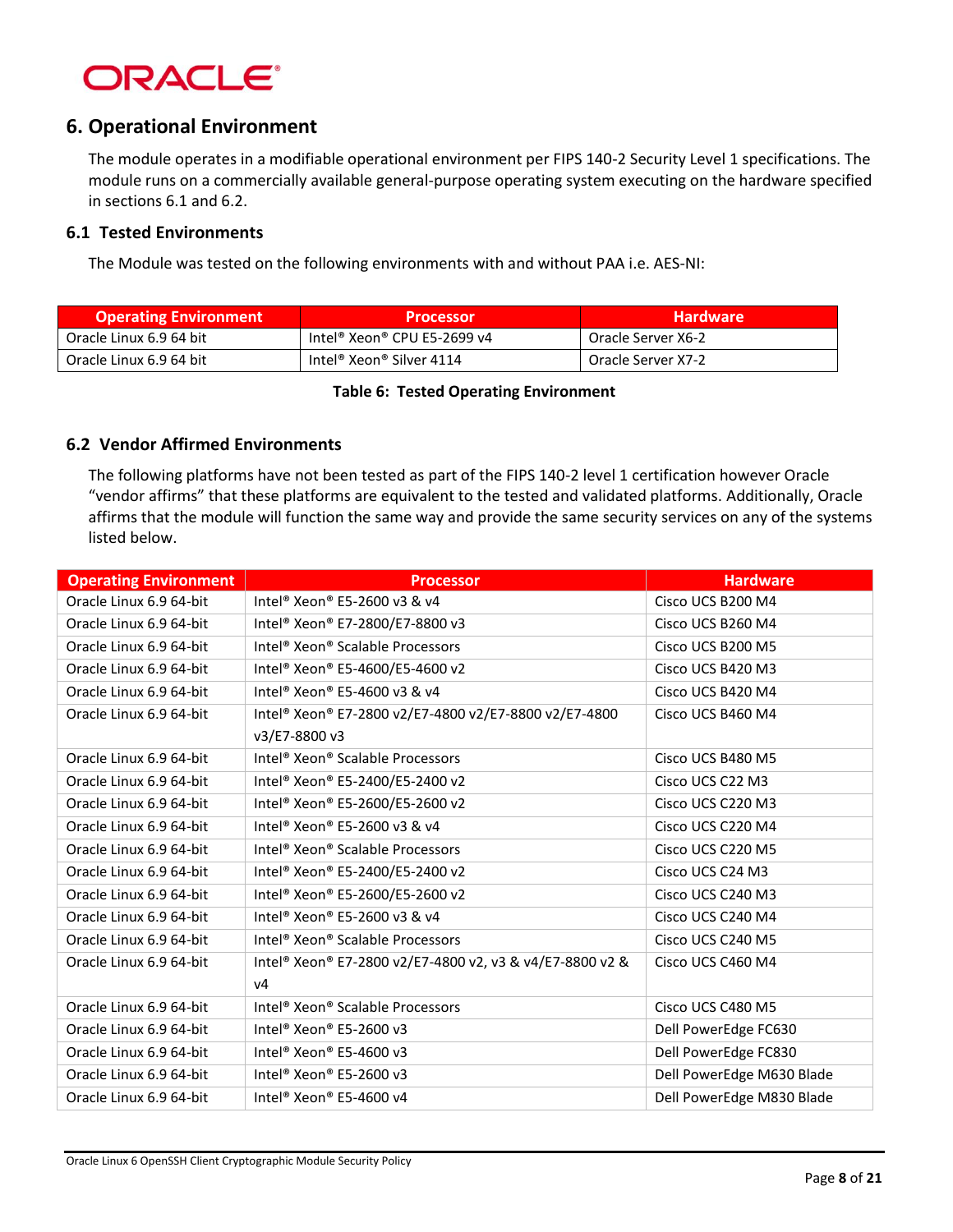# **ORACLE®**

| <b>Operating Environment</b> | <b>Processor</b>                                         | <b>Hardware</b>                       |
|------------------------------|----------------------------------------------------------|---------------------------------------|
| Oracle Linux 6.9 64-bit      | Intel® Xeon® E5-2600 v3                                  | Dell PowerEdge R630                   |
| Oracle Linux 6.9 64-bit      | Intel® Xeon® E5-2600 v3                                  | Dell PowerEdge R730                   |
| Oracle Linux 6.9 64-bit      | Intel® Xeon® E5-2600 v3                                  | Dell PowerEdge R730xd                 |
| Oracle Linux 6.9 64-bit      | Intel® Xeon® E7-4800 v4                                  | Dell PowerEdge R930                   |
| Oracle Linux 6.9 64-bit      | Intel® Xeon® E5-2600 v3                                  | Dell PowerEdge T630                   |
| Oracle Linux 6.9 64-bit      | Intel® Xeon® E7-4800 v2/E7-8800 v2                       | Fujitsu PRIMEQUEST 2400E              |
| Oracle Linux 6.9 64-bit      | Intel® Xeon® E7-8800 v3                                  | Fujitsu PRIMEQUEST 2400E2             |
| Oracle Linux 6.9 64-bit      | Intel® Xeon® E7-8800 v4                                  | Fujitsu PRIMEQUEST 2400E3             |
| Oracle Linux 6.9 64-bit      | Intel® Xeon® E7-4800 v2                                  | Fujitsu PRIMEQUEST2400L               |
| Oracle Linux 6.9 64-bit      | Intel® Xeon® E7-8800 v3                                  | Fujitsu PRIMEQUEST2400L2              |
| Oracle Linux 6.9 64-bit      | Intel® Xeon® E7-8800 v4                                  | Fujitsu PRIMEQUEST 2400L3             |
| Oracle Linux 6.9 64-bit      | Intel® Xeon® E7-4800 v2                                  | Fujitsu PRIMEQUEST 2400S              |
| Oracle Linux 6.9 64-bit      | Intel® Xeon® E7-4800 v2                                  | Fujitsu PRIMEQUEST 2400S Lite         |
| Oracle Linux 6.9 64-bit      | Intel® Xeon® E7-8800 v3                                  | Fujitsu PRIMEQUEST 2400S2             |
| Oracle Linux 6.9 64-bit      | Intel® Xeon® E7-8800 v3                                  | Fujitsu PRIMEQUEST 2400S2 Lite        |
| Oracle Linux 6.9 64-bit      | Intel <sup>®</sup> Xeon <sup>®</sup> E7-8800 v4          | Fujitsu PRIMEQUEST 2400S3             |
| Oracle Linux 6.9 64-bit      | Intel® Xeon® E7-8800 v4                                  | Fujitsu PRIMEQUEST 2400S3 Lite        |
| Oracle Linux 6.9 64-bit      | Intel® Xeon® E7-8800 v2                                  | Fujitsu PRIMEQUEST 2800B              |
| Oracle Linux 6.9 64-bit      | Intel® Xeon® E7-8800 v3                                  | Fujitsu PRIMEQUEST 2800B2             |
| Oracle Linux 6.9 64-bit      | Intel® Xeon® E7-8800 v4                                  | Fujitsu PRIMEQUEST 2800B3             |
| Oracle Linux 6.9 64-bit      | Intel® Xeon® E7-8800 v2                                  | Fujitsu PRIMEQUEST 2800E              |
| Oracle Linux 6.9 64-bit      | Intel® Xeon® E7-8800 v3                                  | Fujitsu PRIMEQUEST 2800E2             |
| Oracle Linux 6.9 64-bit      | Intel® Xeon® E7-8800 v4                                  | Fujitsu PRIMEQUEST 2800E3             |
| Oracle Linux 6.9 64-bit      | Intel® Xeon® E7-8800 v2                                  | Fujitsu PRIMEQUEST 2800L              |
| Oracle Linux 6.9 64-bit      | Intel® Xeon® E7-8800 v3                                  | Fujitsu PRIMEQUEST 2800L2             |
| Oracle Linux 6.9 64-bit      | Intel® Xeon® E7-8800 v4                                  | Fujitsu PRIMEQEST 2800L3              |
| Oracle Linux 6.9 64-bit      | Intel® Xeon® E5-2600 v3                                  | Fujitsu PRIMERGY BX2580 M1            |
| Oracle Linux 6.9 64-bit      | Intel <sup>®</sup> Xeon <sup>®</sup> E5-2600 v4          | Fujitsu PRIMERGY BX2580 M2            |
| Oracle Linux 6.9 64-bit      | Intel <sup>®</sup> Xeon <sup>®</sup> Scalable Processors | Fujitsu PRIMERGY CX2560 M4            |
| Oracle Linux 6.9 64-bit      | Intel® Xeon® E5-2600 v3                                  | Fujitsu PRIMERGY RX2530 M1            |
| Oracle Linux 6.9 64-bit      | Intel® Xeon®E5-2600 v4                                   | Fujitsu PRIMERGY RX2530 M2            |
| Oracle Linux 6.9 64-bit      | Intel <sup>®</sup> Xeon <sup>®</sup> Scalable Processors | Fujitsu PRIMERGY RX2530 M4            |
| Oracle Linux 6.9 64-bit      | Intel <sup>®</sup> Xeon <sup>®</sup> E5-2600 v3          | Fujitsu PRIMEGY RX2540 M1             |
| Oracle Linux 6.9 64-bit      | Intel® Xeon® E5-2600 v4                                  | Fujitsu PRIMERGY RX2540 M2            |
| Oracle Linux 6.9 64-bit      | Intel® Xeon® Scalable Processors                         | Fujitsu PRIMERGY RX2540 M4            |
| Oracle Linux 6.9 64-bit      | Intel® Xeon®E7-4800 v2/E7-8800 v2                        | Fujitsu PRIMERGY RX4770 M1            |
| Oracle Linux 6.9 64-bit      | Intel® Xeon® E7-4800 v3/E7-8800 v3                       | Fujitsu PRIMERGY RX4770 M2            |
| Oracle Linux 6.9 64-bit      | Intel® Xeon® E7-4800 v4/E7-8800 v4                       | Fujitsu PRIMERGY RX4770 M3            |
| Oracle Linux 6.9 64-bit      | Intel <sup>®</sup> Xeon <sup>®</sup> Scalable Processors | Fujitsu PRIMERGY RX4770 M4            |
| Oracle Linux 6.9 64-bit      | Intel® Xeon® E5-2600 v3                                  | Hitachi BladeSymphony BS2500          |
|                              |                                                          | HC0A1                                 |
| Oracle Linux 6.9 64-bit      | Intel® Xeon® E5-2600 v4                                  | Hitachi BladeSymphony BS2500<br>HE0A2 |
| Oracle Linux 6.9 64-bit      | Intel® Xeon® E7-4800 v3/E7-8800 v3                       | Hitachi BladeSymphony BS2500<br>HEOE2 |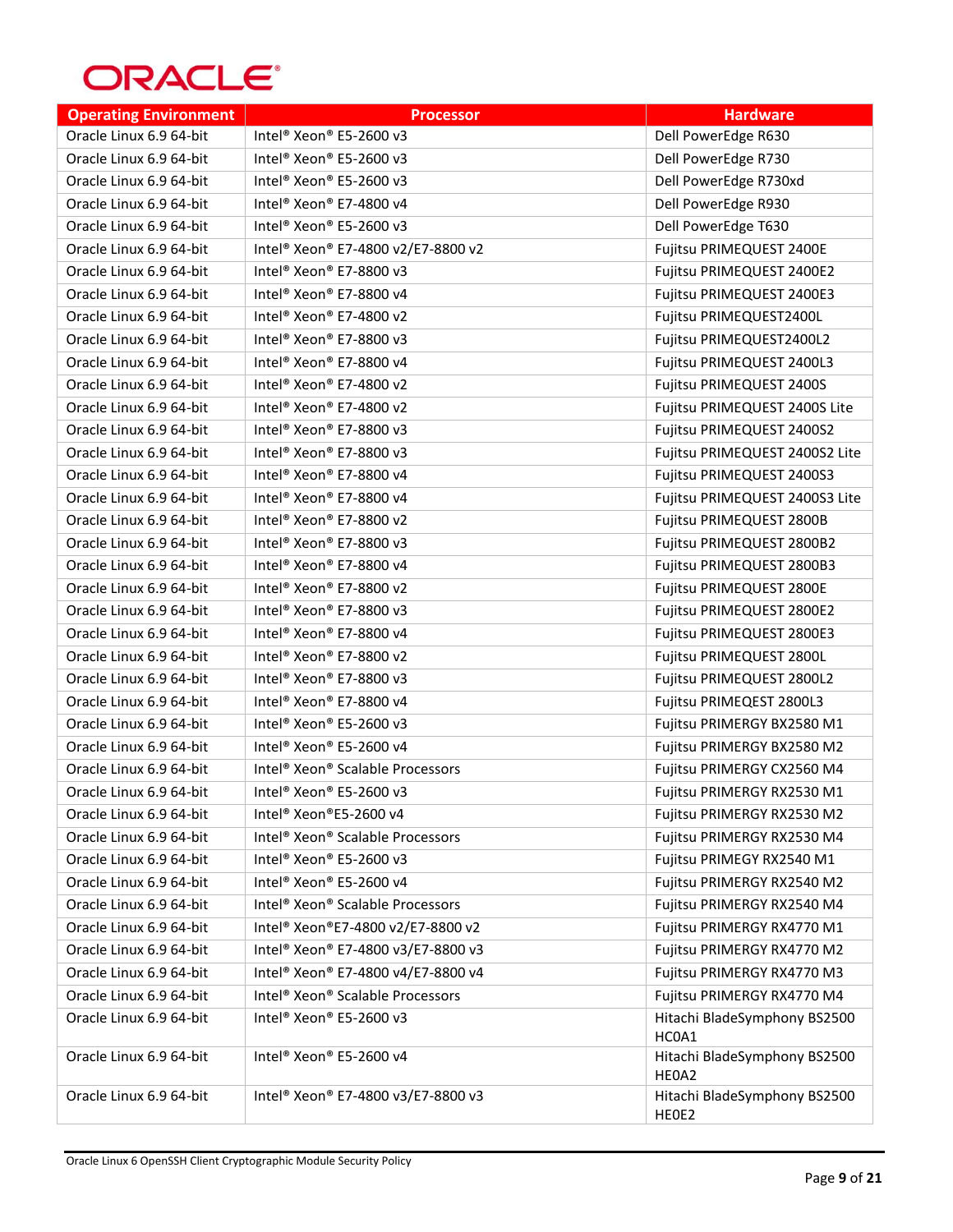# ORACLE<sup>®</sup>

| <b>Operating Environment</b> | <b>Processor</b>                                              | <b>Hardware</b>                                 |
|------------------------------|---------------------------------------------------------------|-------------------------------------------------|
| Oracle Linux 6.9 64-bit      | Intel® Xeon®E5-2600 v3                                        | Hitachi BladeSymphony BS500<br><b>BS520H B3</b> |
| Oracle Linux 6.9 64-bit      | Intel® Xeon® E7-4800 v3/E7-8800 v3                            | Hitachi BladeSymphony BS500<br><b>BS520X B2</b> |
| Oracle Linux 6.9 64-bit      | Intel® Xeon® E5-2600 v3                                       | Hitachi Compute Blade 2500<br><b>CB520H B3</b>  |
| Oracle Linux 6.9 64-bit      | Intel® Xeon® E5-2600 v4                                       | Hitachi Compute Blade 2500<br><b>CB520H B4</b>  |
| Oracle Linux 6.9 64-bit      | Intel® Xeon® E7-8800 v2                                       | Hitachi Compute Blade 2500<br><b>CB520X B2</b>  |
| Oracle Linux 6.9 64-bit      | Intel® Xeon® E7-8800 v3                                       | Hitachi Compute Blade 2500<br><b>CB520XB3</b>   |
| Oracle Linux 6.9 64-bit      | Intel® Xeon® E5-2600 v3                                       | Hitachi Compute Blade 500<br><b>CB520H B3</b>   |
| Oracle Linux 6.9 64-bit      | Intel® Xeon® E7-8800 v2                                       | Hitachi Compute Blade 500<br><b>CB520X B2</b>   |
| Oracle Linux 6.9 64-bit      | Intel® Xeon® E5-2600 v4                                       | Hitachi HA8000 RS210 AN2                        |
| Oracle Linux 6.9 64-bit      | Intel <sup>®</sup> Xeon <sup>®</sup> E5-2600 v4               | Hitachi HA8000 RS220 AN2                        |
| Oracle Linux 6.9 64-bit      | Intel® Xeon® E5-2600 v4                                       | Hitachi QuantaGrid D51B-2U                      |
| Oracle Linux 6.9 64-bit      | Intel® Xeon® E5-2600 v3 & v4                                  | Hitachi QuantaPlex T41S-2U                      |
| Oracle Linux 6.9 64-bit      | Intel <sup>®</sup> Xeon® E5-2600 v2                           | HPE ProLiant BL460c Gen8                        |
| Oracle Linux 6.9 64-bit      | Intel® Xeon® E5-2600 v3                                       | HPE ProLiant BL460c Gen9                        |
| Oracle Linux 6.9 64-bit      | AMD Opteron 6300-series                                       | HPE ProLiant BL465c Gen8                        |
| Oracle Linux 6.9 64-bit      | Intel® Xeon® E5-4600 v2                                       | HPE ProLiant BL660c Gen8                        |
| Oracle Linux 6.9 64-bit      | Intel <sup>®</sup> Xeon <sup>®</sup> E5-4600 v3               | <b>HPE ProLiant BL660c Gen9</b>                 |
| Oracle Linux 6.9 64-bit      | Intel® Xeon® E5-2600 v3 & v4                                  | HPE ProLiant DL120 Gen9                         |
| Oracle Linux 6.9 64-bit      | Intel® Xeon® E5-2600 v3 & v4                                  | HPE ProLiant DL180 Gen9                         |
| Oracle Linux 6.9 64-bit      | Intel ® Pentium® G2120 & Intel® Xeon® E3-1200 v2              | HPE ProLiant DL320e Gen8                        |
| Oracle Linux 6.9 64-bit      | Intel® Pentium® G3200-series/G3420, Core i3-4100-             | HPE ProLiant DL320e Gen8 v2                     |
|                              | series/Intel® Xeon® E3-12 v3                                  |                                                 |
| Oracle Linux 6.9 64-bit      | Intel® Xeon® E5-2600 v3 & v4                                  | HPE ProLiant DL360 Gen9                         |
| Oracle Linux 6.9 64-bit      | Intel® Xeon® Scalable 8100/6100/5100/4100/3100<br>Processors  | HPE ProLiant DL360 Gen10                        |
| Oracle Linux 6.9 64-bit      | Intel® Xeon® E5-2400/E5-2400 v2                               | HPE ProLiant DL360e Gen8                        |
| Oracle Linux 6.9 64-bit      | Intel® Xeon® E5-2600 v3 & v4                                  | HPE ProLiant DL360p Gen8                        |
| Oracle Linux 6.9 64-bit      | Intel® Xeon® E5-2600 v3 & v4                                  | HPE ProLiant DL380 Gen9                         |
| Oracle Linux 6.9 64-bit      | Intel® Xeon® E5-2400/E5-2400 v2                               | HPE ProLiant DL380e Gen8                        |
| Oracle Linux 6.9 64-bit      | Intel® Xeon® E5-2600/E5-2600 v2                               | HPE ProLiant DL380p Gen8                        |
| Oracle Linux 6.9 64-bit      | Intel® Xeon® Scalable 8100/6100/5100/4100/3100<br>Processors  | HPE ProLiant DL380 Gen10                        |
| Oracle Linux 6.9 64-bit      | Intel® Xeon®E5-4600 v3 & v4                                   | HPE ProLiant DL560 Gen9                         |
| Oracle Linux 6.9 64-bit      | Intel <sup>®</sup> Xeon <sup>®</sup> Scalable 8170 Processors | HPE ProLiant DL560 Gen10                        |
| Oracle Linux 6.9 64-bit      | Intel® Xeon® E7-4800 v2/E7-8800 v2                            | HPE ProLiant DL580 Gen8                         |
| Oracle Linux 6.9 64-bit      | Intel® Xeon® E7-4800 v3/E7-8800 v3                            | HPE ProLiant DL580 Gen9                         |
| Oracle Linux 6.9 64-bit      | Intel® Xeon® X7560, X6550, E6540, E7520                       | HPE ProLiant DL980 G7                           |
|                              |                                                               |                                                 |
| Oracle Linux 6.9 64-bit      | Intel® Xeon® E5-2600 v3 & v4                                  | HPE ProLiant ML350 Gen9                         |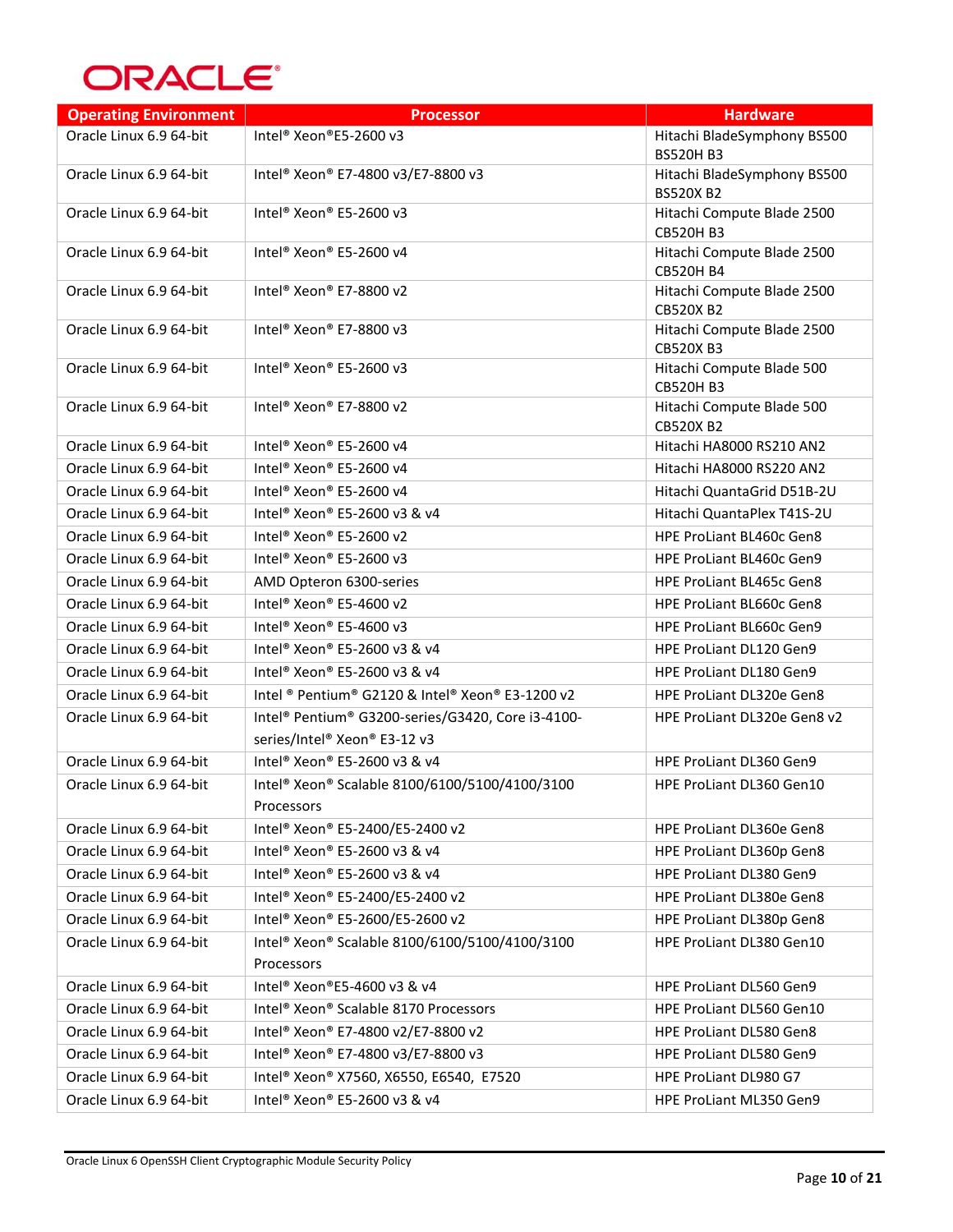# ORACLE<sup>®</sup>

| <b>Operating Environment</b> | <b>Processor</b>                                         | <b>Hardware</b>                               |
|------------------------------|----------------------------------------------------------|-----------------------------------------------|
| Oracle Linux 6.9 64-bit      | Intel® Xeon® E5-2600 v3                                  | HPE ProLiant XL450 Gen9<br>(Apollo 4500)      |
| Oracle Linux 6.9 64-bit      | Intel <sup>®</sup> Xeon <sup>®</sup> E5-2600 v4          | HPE Synergy 480 Gen9 Compute<br>Module        |
| Oracle Linux 6.9 64-bit      | Intel® Xeon® Scalable 8100/6100/5100/4100/3100           | HPE Synergy 480 Gen10                         |
|                              | Processors                                               | Compute Module                                |
| Oracle Linux 6.9 64-bit      | Intel® Xeon®E7-4800 v4/E7-8800 v4                        | HPE Synergy 620 Gen9 Compute                  |
|                              |                                                          | Module                                        |
| Oracle Linux 6.9 64-bit      | Intel® Xeon® Scalable 8100/6100/5100 Processors          | HPE Synergy 660 Gen10<br>Compute Module       |
| Oracle Linux 6.9 64-bit      | Intel® Xeon® E7-4800 v4/E7-8800 v4                       | HPE Synergy 680 Gen9 Compute<br>Module        |
| Oracle Linux 6.9 64-bit      | Intel <sup>®</sup> Xeon <sup>®</sup> Scalable Processors | Huawei FusionServer 1288H V5                  |
| Oracle Linux 6.9 64-bit      | Intel <sup>®</sup> Xeon <sup>®</sup> Scalable Processors | Huawei FusionServer 2288H V5                  |
| Oracle Linux 6.9 64-bit      | Intel <sup>®</sup> Xeon <sup>®</sup> Scalable Processors | Huawei FusionServer CH121 V5                  |
| Oracle Linux 6.9 64-bit      | Intel <sup>®</sup> Xeon <sup>®</sup> Scalable Processors | Huawei FusionServer CH121L V5                 |
| Oracle Linux 6.9 64-bit      | Intel <sup>®</sup> Xeon <sup>®</sup> Scalable Processors | Huawei FusionServer CH242 V5                  |
| Oracle Linux 6.9 64-bit      | Intel® Xeon® E5-2600 v3 & v4                             | Huawei FusionServer RH2288H<br>V <sub>3</sub> |
| Oracle Linux 6.9 64-bit      | Intel <sup>®</sup> Xeon <sup>®</sup> Scalable Processors | Huawei FusionServer XH321 V5                  |
| Oracle Linux 6.9 64-bit      | Intel® Xeon® E5-2600 v3                                  | Inspur Yingxin NF5180M4                       |
| Oracle Linux 6.9 64-bit      | Intel <sup>®</sup> Xeon <sup>®</sup> Scalable Processors | Inspur Yingxin NF5180M5                       |
| Oracle Linux 6.9 64-bit      | Intel <sup>®</sup> Xeon® E5-2600 v3 & v4                 | Inspur Yingxin NF5240M4                       |
| Oracle Linux 6.9 64-bit      | Intel® Xeon® E5-2600 v2                                  | Inspur Yingxin NF5270M3                       |
| Oracle Linux 6.9 64-bit      | Intel® Xeon® E5-2600 v3 & v4                             | Inspur Yingxin NF5270M4                       |
| Oracle Linux 6.9 64-bit      | Intel® Xeon® E5-2600 v3 & v4                             | Inspur Yingxin NF5280M4                       |
| Oracle Linux 6.9 64-bit      | Intel <sup>®</sup> Xeon <sup>®</sup> Scalable Processors | Inspur Yingxin NF5280M5                       |
| Oracle Linux 6.9 64-bit      | Intel® Xeon® E5-2600 v3 & v4                             | Inspur Yingxin NF5460M4                       |
| Oracle Linux 6.9 64-bit      | Intel® Xeon® E7-4800 v3 & v4/E7-8800 v3 & v4             | Inspur Yingxin NX8480M4                       |
| Oracle Linux 6.9 64-bit      | Intel <sup>®</sup> Xeon <sup>®</sup> E5-2600 v4          | Lenovo System x3650 M5                        |
| Oracle Linux 6.9 64-bit      | Intel® Xeon® E7-4800 v4/E7-8800 v4                       | Lenovo System x3850 X6                        |
| Oracle Linux 6.9 64-bit      | Intel® Xeon® E5-4800 v4/E7-8800 v4                       | NEC Express 5800/R120g-1M                     |
| Oracle Linux 6.9 64-bit      | Intel® Xeon® E5-2600 v4                                  | NEC Express 5800/R120g-2M                     |
| Oracle Linux 6.9 64-bit      | Intel® Xeon® E5-2600 v3                                  | Oracle Netra Server X5-2                      |
| Oracle Linux 6.9 64-bit      | Intel® Xeon® E5-2600 v3                                  | Oracle Server X5-2                            |
| Oracle Linux 6.9 64-bit      | Intel® Xeon® E5-2600 v3                                  | Oracle Server X5-2L                           |
| Oracle Linux 6.9 64-bit      | Intel® Xeon® E7-8800 v3                                  | Oracle Server X5-4                            |
| Oracle Linux 6.9 64-bit      | Intel® Xeon® E7-8800 v3                                  | Oracle ServerX5-8                             |
| Oracle Linux 6.9 64-bit      | Intel® Xeon® E5-2600 v4                                  | Oracle Server X6-2                            |
| Oracle Linux 6.9 64-bit      | Intel® Xeon® E5-2600 v4                                  | Oracle Server X6-2L                           |
| Oracle Linux 6.9 64-bit      | Intel® Xeon® E5-2600 v4                                  | Oracle Server X6-2M                           |
| Oracle Linux 6.9 64-bit      | Intel® Xeon® Scalable 8100/6100/4100 Processors          | Oracle Server X7-2                            |
| Oracle Linux 6.9 64-bit      | Intel® Xeon® Scalable 8100/6100/4100 Processors          | Oracle Server X7-2L                           |
| Oracle Linux 6.9 64-bit      | Intel® Xeon® Scalable 8100/6100 Processors               | Oracle Server X7-8                            |
| Oracle Linux 6.9 64-bit      | Intel® Xeon® x7500-series                                | Oracle Sun Fire X4470                         |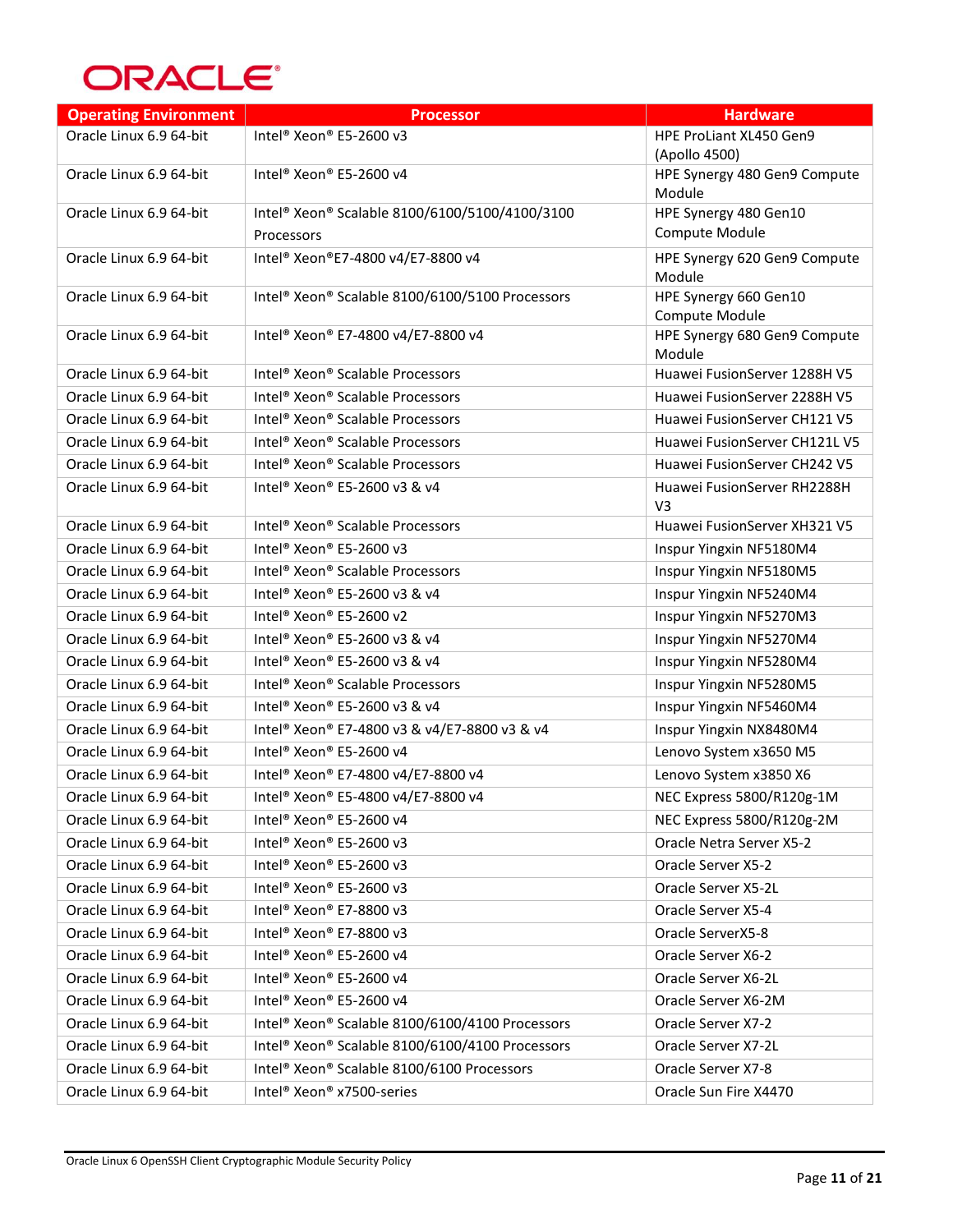# **ORACLE®**

| <b>Operating Environment</b> | <b>Processor</b>                                  | <b>Hardware</b>         |
|------------------------------|---------------------------------------------------|-------------------------|
| Oracle Linux 6.9 64-bit      | Intel <sup>®</sup> Xeon <sup>®</sup> x7500-series | Oracle Sun Fire X4800   |
| Oracle Linux 6.9 64-bit      | Intel <sup>®</sup> Xeon <sup>®</sup> E7-8800      | Oracle Sun Server X2-8  |
| Oracle Linux 6.9 64-bit      | Intel <sup>®</sup> Xeon <sup>®</sup> E7-4800      | Oracle Sun Server X2-4  |
| Oracle Linux 6.9 64-bit      | Intel <sup>®</sup> Xeon <sup>®</sup> E5-2600      | Oracle Sun Server X3-2  |
| Oracle Linux 6.9 64-bit      | Intel <sup>®</sup> Xeon <sup>®</sup> F5-2600      | Oracle Sun Server X3-2L |
| Oracle Linux 6.9 64-bit      | Intel <sup>®</sup> Xeon <sup>®</sup> E5-2600 v2   | Oracle Sun Server X4-2  |
| Oracle Linux 6.9 64-bit      | Intel <sup>®</sup> Xeon <sup>®</sup> E5-2600 v2   | Oracle Sun Server X4-2L |
| Oracle Linux 6.9 64-bit      | Intel <sup>®</sup> Xeon <sup>®</sup> E7-8800 v2   | Oracle Sun Server X4-4  |
| Oracle Linux 6.9 64-bit      | Intel <sup>®</sup> Xeon <sup>®</sup> E7-8800 v2   | Oracle Sun Server X4-8  |

## **Table 7: Vendor Affirmed Operating Environment**

<span id="page-15-0"></span>*CMVP makes no statement as to the correct operation of the module or the security strengths of the generated keys when so ported if the specific operational environment is not listed on the validation certificate.*

# **6.3 Operational Environment Policy**

The operating system is restricted to a single operator (concurrent operators are explicitly excluded). The entity using the application is the single user of the module. In FIPS Approved mode, the ptrace(2) system call, the debugger (gdb(1)), and strace(1) shall be not used.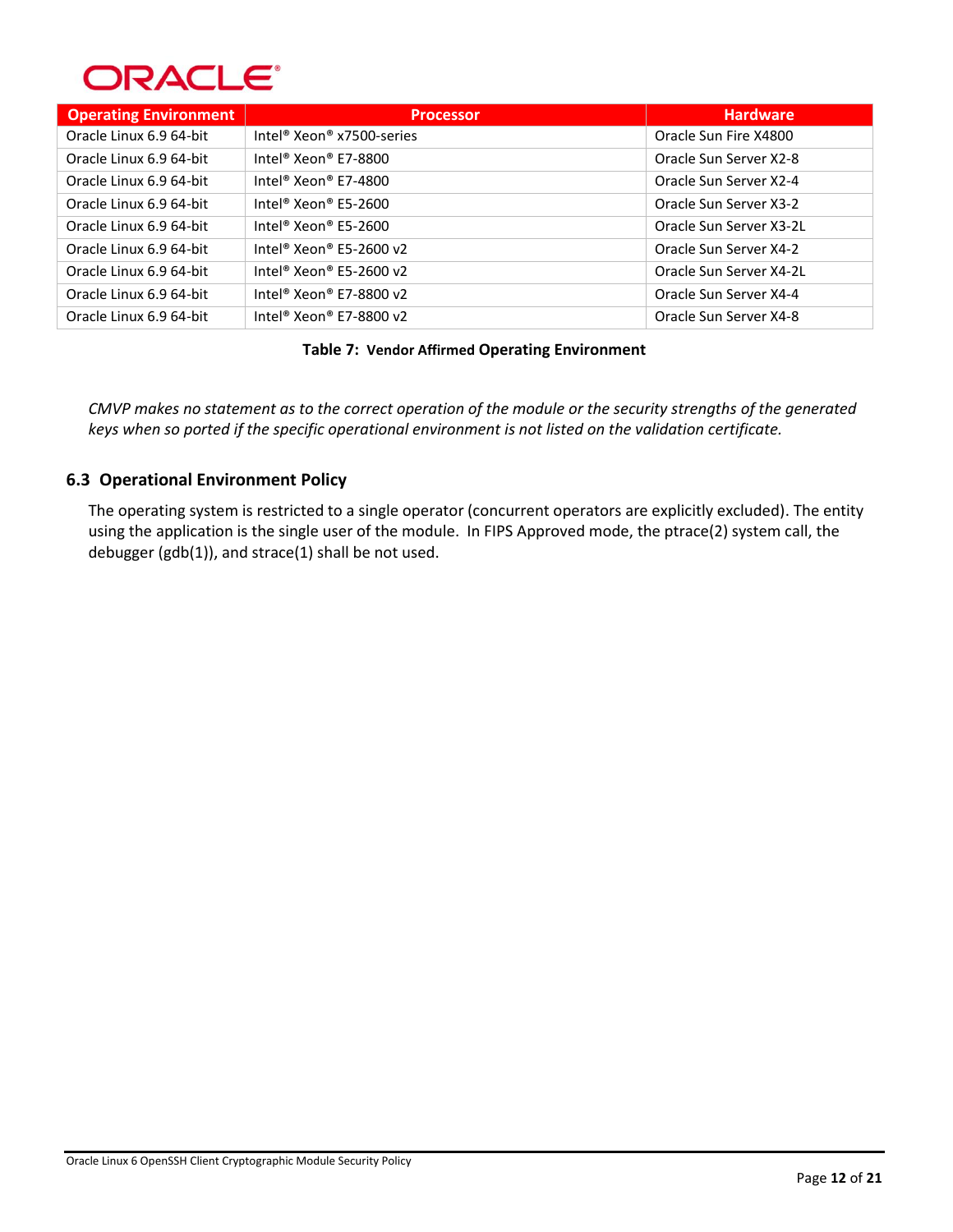

# **7. Roles, Services and Authentication**

**7.1 Roles**

The roles are implicitly assumed by the entity accessing the module services. The Module supports the following roles:

- **User Role**: Performs services to establish, maintain and close SSH session, show status and self tests
- **Crypto Officer Role**: Performs module installation and configuration and terminate ssh application

#### **7.2 FIPS Approved Services and Descriptions**

The following table shows the available services, the roles allowed, the Critical Security Parameters (CSPs) involved and how they are accessed in the FIPS mode. In the table below, the "U" represents a User Role, and "CO" denotes a Crypto Officer role.

| U | <b>CO</b>    | <b>Service Name</b>          | <b>Service Description</b>                        | <b>Keys and CSP(s)</b>                               | <b>Access</b> |
|---|--------------|------------------------------|---------------------------------------------------|------------------------------------------------------|---------------|
|   |              |                              |                                                   |                                                      | Type(s)       |
| X |              | <b>Establish SSH Session</b> | SSH authentication                                | RSA or ECDSA key pair                                | R, W, X       |
|   |              |                              | Negotiate a SSH V2 key agreement                  | Diffie-Hellman or EC Diffie-Hellman key pair         |               |
|   |              |                              | Key derivation using SP800-135 SSH KDF            | shared secret, derived session encryption keys       |               |
|   |              |                              |                                                   | (Triple-DES or AES), and derived data authentication |               |
|   |              |                              |                                                   | (HMAC) keys                                          |               |
| X |              | <b>Maintain SSH</b>          | Provide data encryption and data authentication   | Derived session encryption keys (Triple-DES or AES), | R             |
|   |              | Session                      | over SSH V2 network protocol                      | and derived data authentication (HMAC) keys          |               |
| X |              | Close SSH session            | Zeroize SSH derived session encryption and data   | Derived session encryption key (Triple-DES or AES)   | Z             |
|   |              |                              | authentication keys by closing the SSH session    | and data authentication keys, Shared secret          |               |
|   | $\mathsf{X}$ | Terminate SSH client         | Zeroize SSH derived session encryption and data   |                                                      |               |
|   |              | application                  | authentication keys by terminating the ssh client |                                                      |               |
|   |              |                              | application                                       |                                                      |               |
| X |              | Self-Test                    | Perform power-on self-tests                       | None                                                 | R, X          |
| X |              | <b>Show Status</b>           | Show status of the module state                   | None                                                 | R, X          |
|   | x            | Installation                 | Install the SSH Client                            | None                                                 | X             |
|   | x            | Configure SSH Client         | Configure the SSH Client                          | None                                                 | R, W, X       |

<span id="page-16-0"></span>**R – Read, W – Write, X – Execute, Z – Zeroize**

**Table 8: FIPS Approved Services and Descriptions**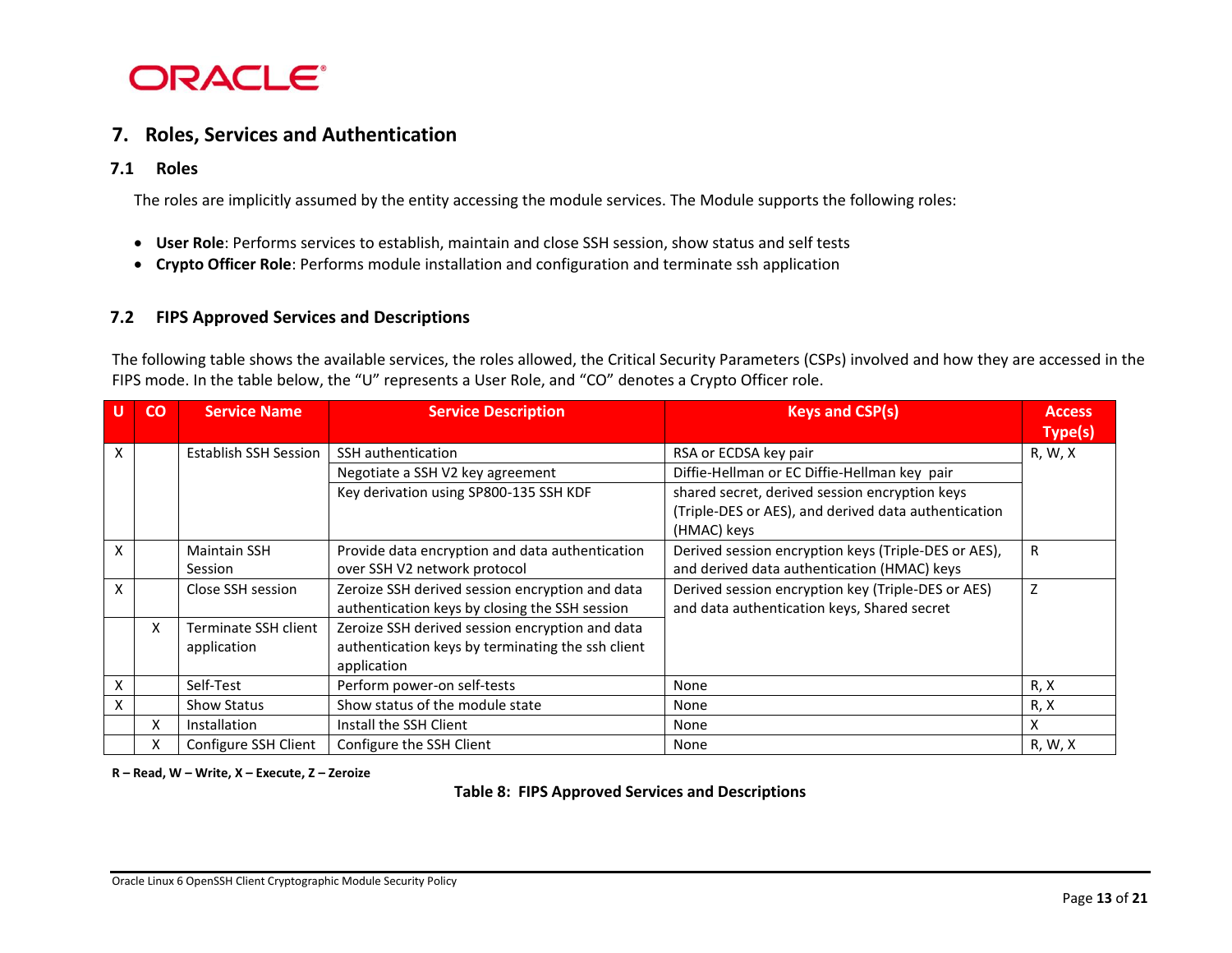

## **7.3 Non FIPS Approved Services and Descriptions**

The following table shows Non FIPS approved services. Any use of these services will put the module in non-FIPS mode implicitly.

| l U          | Service Name.         | 'Service Description | <b>Keys and CSP(s)</b>               | <b>Access</b> |
|--------------|-----------------------|----------------------|--------------------------------------|---------------|
| $\mathbf{v}$ | Establish SSH Session | SSH authentication   | RSA, DSA with keys listed in Table 4 | R, W, X       |

**R – Read, W – Write, X – Execute, Z – Zeroize**

#### **Table 9: Non FIPS Approved Services and Descriptions**

#### **7.4 Operator Authentication**

<span id="page-17-0"></span>The module does not support operator authentication mechanisms.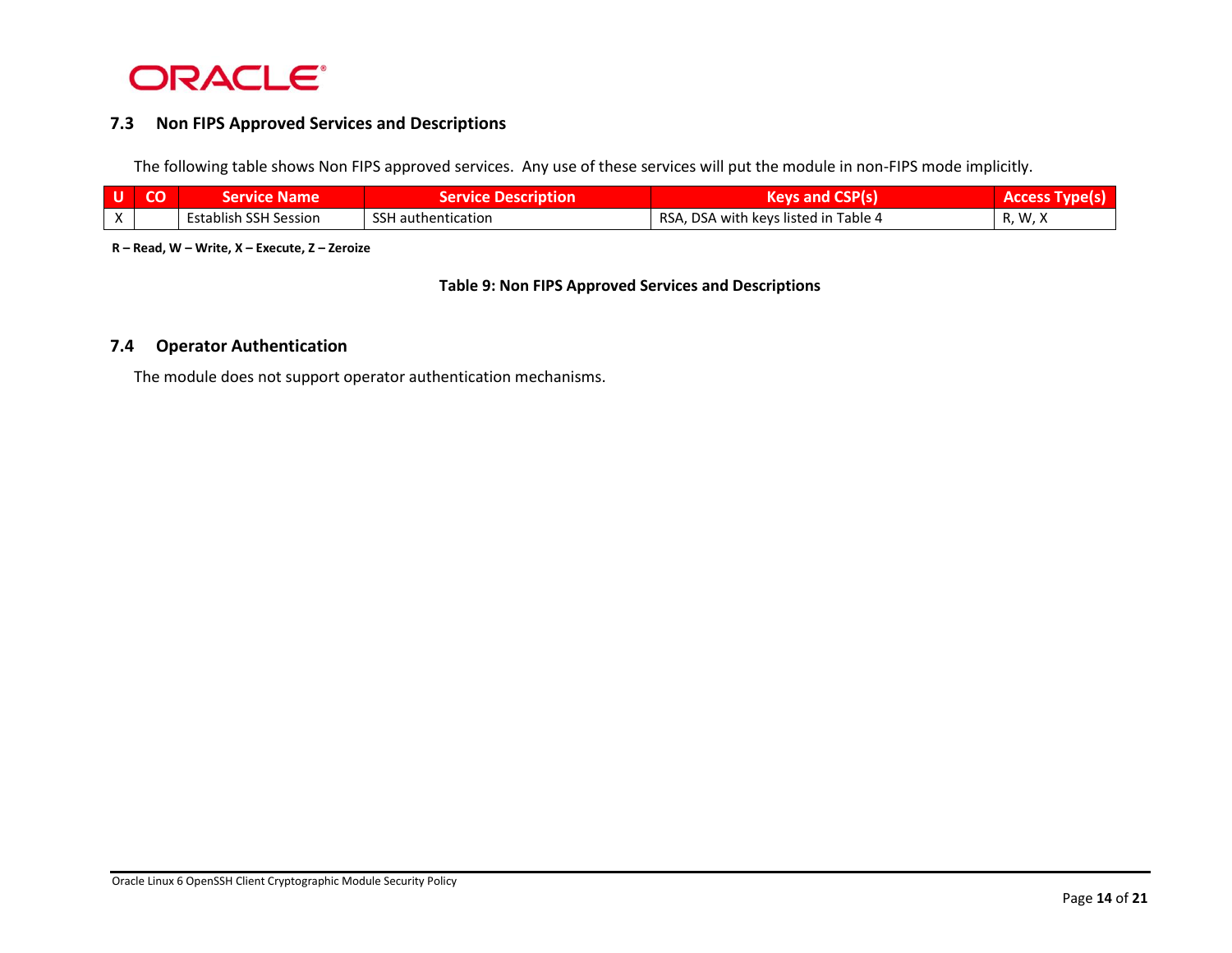# **ORACLE**®

# **8. Key and CSP Management**

The following keys, cryptographic key components and other critical security parameters are contained in the module.

| <b>CSP Name</b>      | <b>Generation/Input</b>                     | Use                                         | <b>Zeroizarion</b>            |
|----------------------|---------------------------------------------|---------------------------------------------|-------------------------------|
| <b>Shared Secret</b> | N/A (entered via API                        | Shared secrete used to derive session keys. | Zeroized by the               |
|                      | parameter from the bound<br>OpenSSL module) |                                             | closing the SSH<br>session or |
|                      |                                             |                                             |                               |
| Derived session key  | N/A (derived from the shared                | SSH session keys used for encrypt/decrypt   | terminating the ssh           |
| (AES, Triple-        | secret via SP800-135 SSH                    | and data authentication operations.         | application                   |
| DES, HMAC)           | KDF)                                        |                                             |                               |
|                      |                                             |                                             |                               |
| Client RSA private   | $N/A$ (keys are read from the               | RSA Client private key used to authenticate |                               |
| Key                  | key file)                                   | <b>SSH Client</b>                           |                               |
| Client ECDSA         |                                             | ECDSA private key used to authenticate SSH  |                               |
| private Key          |                                             | Client                                      |                               |
| Client EC Diffie-    | N/A (keys are entered                       | EC Diffie-Hellman private key used as part  |                               |
| Hellman private Key  | from the bound OpenSSL                      | of the key agreement protocol.              |                               |
| Client Diffie-       | Module via API parameters)                  | Diffie-Hellman private key used as part of  |                               |
| Hellman private Key  |                                             | the key agreement protocol.                 |                               |

### **Table 10: CSP Table**

## <span id="page-18-0"></span>**8.1 Random Number and Key Generation**

The module does not implement any random number generator nor does it provide key generation. The module only provides key derivation through the implementation of the SP 800-135 KDF.

When establishing the SSH Session, the module calls the bound OpenSSL module which generates the shared secret. The module derives keys from this shared secret by applying the SP 800-135 KDF. When the module requests encryption/decryption services provided by the OpenSSL bound module, the resulting derived symmetric key (i.e. the output of the SP 800-135 KDF) will be passed to the OpenSSL bound module via API parameters. The module does not support manual key entry.

# **8.2 Key/CSP Storage**

The module does not perform persistent storage of keys. The keys and CSPs are temporarily stored as plaintext in the RAM. The client's public and private keys are stored in the key files in  $\gamma$ /.ssh directory, which are outside its logical boundary.

# **8.3 Key/CSP Zeroization**

The destruction functions overwrite the memory occupied by keys with zeros and deallocates the memory. In case of abnormal termination, or swap in/out of a physical memory page of a process, the keys in physical memory are overwritten before the physical memory is allocated to another process.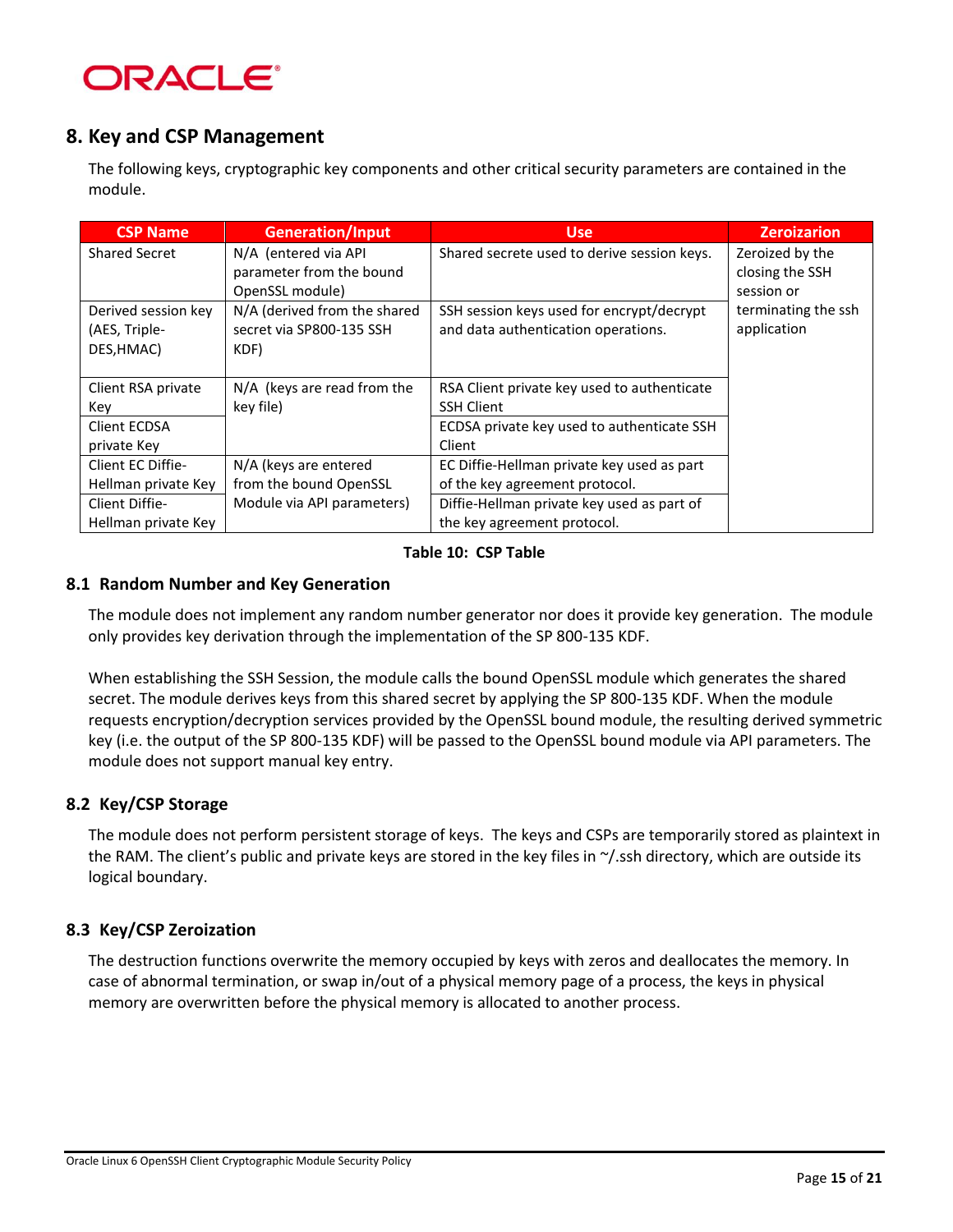

# **9. Self-Tests**

### **9.1 Power-Up Self-Tests**

The module performs power-up self-tests at module initialization to ensure that the module is not corrupted. The self-tests are automatically triggered without any user intervention.

While the module is performing the power-up tests, services are not available, and input or output data is not possible: the module is not available for use until the self-tests are completed successfully.

### **9.1.1 Integrity Tests**

The integrity check is performed by the fipscheck application using the HMAC-SHA-256 algorithm implemented by the bound Oracle Linux OpenSSL Cryptographic Module. When the OpenSSH module starts, it triggers the poweron self-tests which includes the software integrity test.

The user space integrity verification is performed as follows: the OpenSSH Client application links with the library libfipscheck.so which is intended to execute fipscheck to verify the integrity of the OpenSSH Client application file using the HMAC-SHA-256 algorithm. Upon calling the FIPSCHECK\_verify() function provided with libfipscheck.so, fipscheck is loaded and executed, and the following steps are performed:

- 1. OpenSSL, loaded by fipscheck, performs the integrity check of the OpenSSL library files using the HMAC-SHA-256 algorithm
- 2. fipscheck performs the integrity check of its application file using the HMAC-SHA-256 algorithm provided by the OpenSSL Module
- 3. fipscheck automatically verifies the integrity of libfipscheck.so before processing requests of calling applications
- 4. The fipscheck application performs the integrity check of the OpenSSH Client application file. The fipscheck computes the HMAC-SHA-256 checksum of that and compares the computed value with the value stored inside the .ssh.hmac checksum file. The fipscheck application returns the appropriate exit value based on the comparison result: zero if the checksum is OK, an error code otherwise (which brings the OpenSSH Module into the error state). The libfipscheck.so library reports the result to the OpenSSH Client application.

If any of those steps fail, an error code is returned and the OpenSSH Module enters the error state with the message 'FIPS integrity verification test failed'. In Error state, all data output is inhibited and no cryptographic operation is allowed. The module needs to be reloaded in order to recover from the Error state.

### **9.1.2 Cryptographic Algorithm Tests**

The OpenSSH module will use the Oracle Linux OpenSSL Cryptographic Module as a bound module which provides the underlying cryptographic algorithms. All the known answer tests are implemented by the bound OpenSSL Module.

### **9.2 On-Demand self-tests**

The module provides the Self-Test service to perform self-tests on demand. On demand self-tests can be invoked by powering-off and reloading the module. This service performs the same tests executed during power-up. During the execution of the on-demand self-tests, crypto services are not available and no data output or input is possible.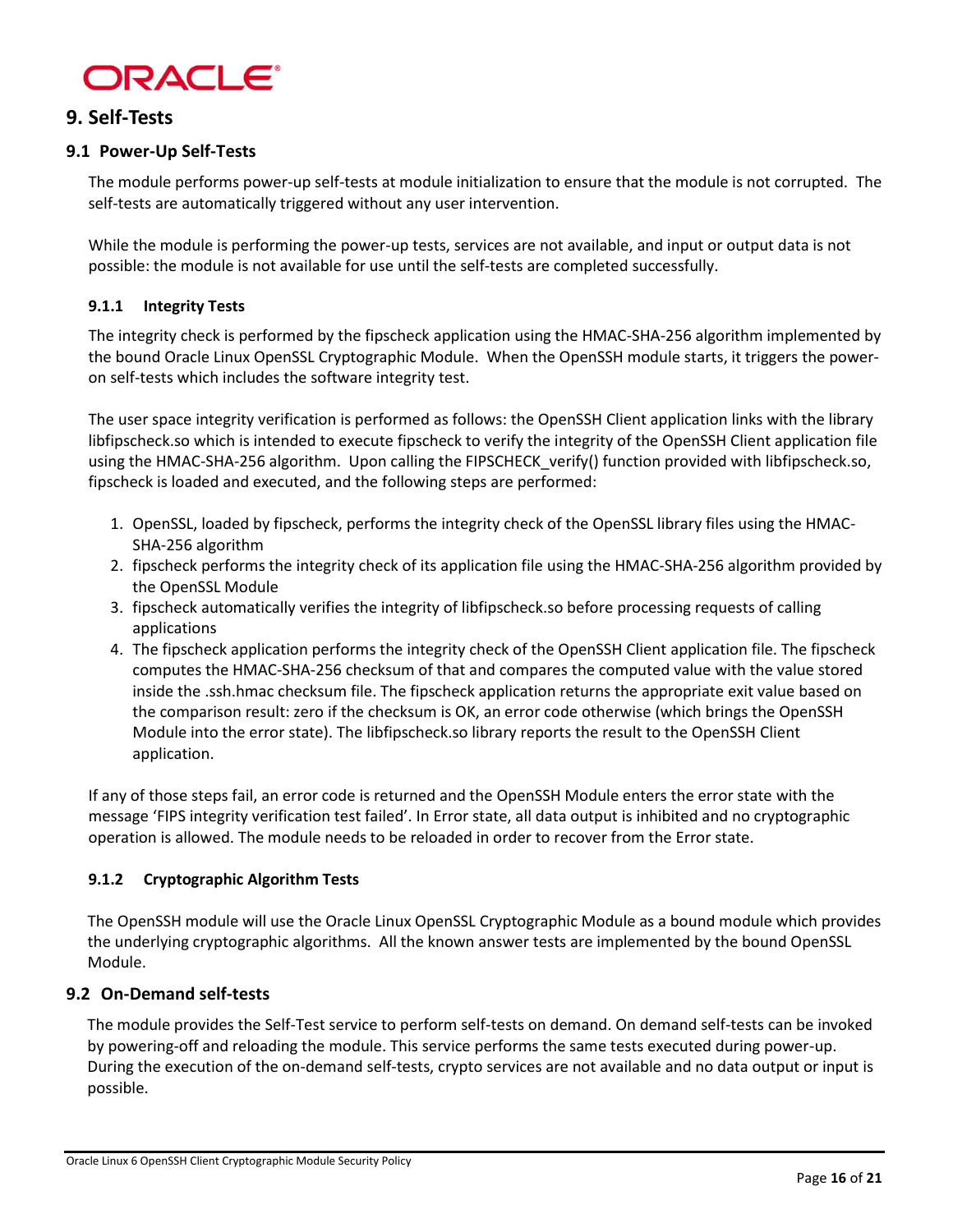

# **10. Crypto-Officer and User Guidance**

The following guidance items are to be used for assistance in maintaining the module's validated status while in use.

### **10.1 Crypto-Officer Guidance**

The version of the Oracle Package Manager containing the FIPS validated Module is stated in section 3.1 above. The Oracle Linux OpenSSL Cryptographic Module referenced in section 3.1 must be installed according to its Security Policy.

As stated in Guidance section of Oracle Linux OpenSSL Cryptographic Module security policy, after configuring the operating environment to support FIPS, the file /proc/sys/crypto/fips\_enabled will contain 1. If the file does not exist or does not contain "1", the operating environment is not configured to support FIPS and the module will not operate as a FIPS validated module.

After performing the configuration, the Crypto Officer should proceed for module installation. The RPM package of the Module can be installed by standard tools recommended for the installation of Oracle packages on an Oracle Linux system (for example, yum, RPM, and the RHN remote management tool). The integrity of the RPM is automatically verified during the installation of the Module and the Crypto Officer shall not install the RPM file if the Oracle Linux Yum Server indicates an integrity error. The RPM files listed in section 3 are signed by Oracle and during installation; Yum performs signature verification which ensures a secure delivery of the cryptographic module. If the RPM packages are downloaded manually, then the CO should run 'rpm -K <rpm-file-name>' command after importing the builder's GPG key to verify the package signature. In addition, the CO can also verify the hash of the RPM package to confirm a proper download.

### **10.1.1 OpenSSH Client Configuration**

The user must not use DSA keys for performing SSH authentication as OpenSSH only allows DSA keys with 1024 bit size which are disallowed as per SP800-131A.

The user must not accept DSA host keys potentially offered during the first contact of an SSH Client as OpenSSH only allows DSA keys with 1024 bit size which are disallowed as per SP800-131A.

When re-generating RSA host keys, the crypto officer should generate RSA keys with a size of 2048 bit or higher according to [SP800-131A]. The crypto officer should inform the user base to not use RSA keys with key sizes smaller than 2048 bits. Any use of non-Approved key size or algorithms will result in the module entering the non-FIPS mode of operation.

With operating environment setup as stated in the above section, the following restrictions are applicable. For the module, the mode of operation is implicitly assumed depending on the services/security functions invoked as stated in section 3.3 and the successive sections lists the available ciphers from the module. No more cipher addition is possible by configuration it can only choose form the available ciphers.

- SSH protocol version 1 is not allowed
- GSSAPI is not allowed
- Only the following ciphers are allowed:
	- o aes128-ctr
	- o aes192-ctr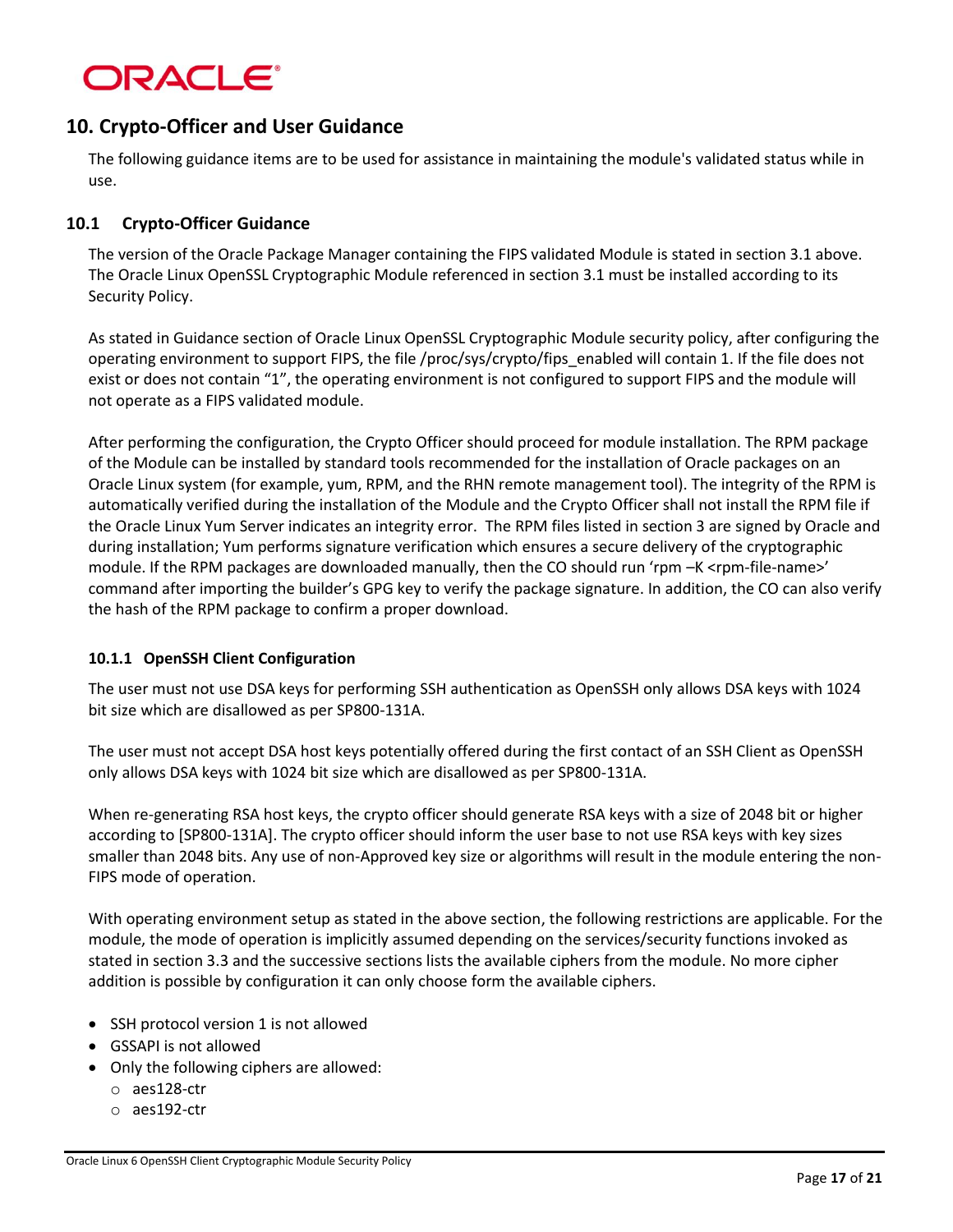

- o aes256-ctr
- o aes128-cbc
- o aes192-cbc
- o aes256-cbc
- o 3des-cbc
- o rijndael-cbc@lysator.liu.se

Only the following message authentication codes are allowed:

- hmac-sha1
- hmac-sha2-256
- hmac-sha2-512

Any use of other ciphers or algorithms will results in the module entering the non-FIPS mode of operation.

### **10.2 User Guidance**

This module is used by connecting to it with a ssh server. See the documentation of the server, e.g. the Oracle Linux 6 OpenSSH Server Cryptographic Module's Security Policy and the ssh(1) man page, for more information. Use the 'ssh username@hostname' command to connect to the OpenSSH server. When connecting to a previously unknown server, the user will be prompted to verify a fingerprint of the server's public key. This must be done by consulting a trusted source.

#### **10.2.1 Handling Self-Test Errors**

The OpenSSH self-test consists of the software integrity test. If the integrity test fails, OpenSSH enters an error state. To recover from the error state, the module must be restarted. If the failure persists, the module must be reinstalled. The bound OpenSSL module's self-tests failures will prevent OpenSSH from operating. See the Guidance section in the OpenSSL Security Policy for instructions on handling OpenSSL self-test failures.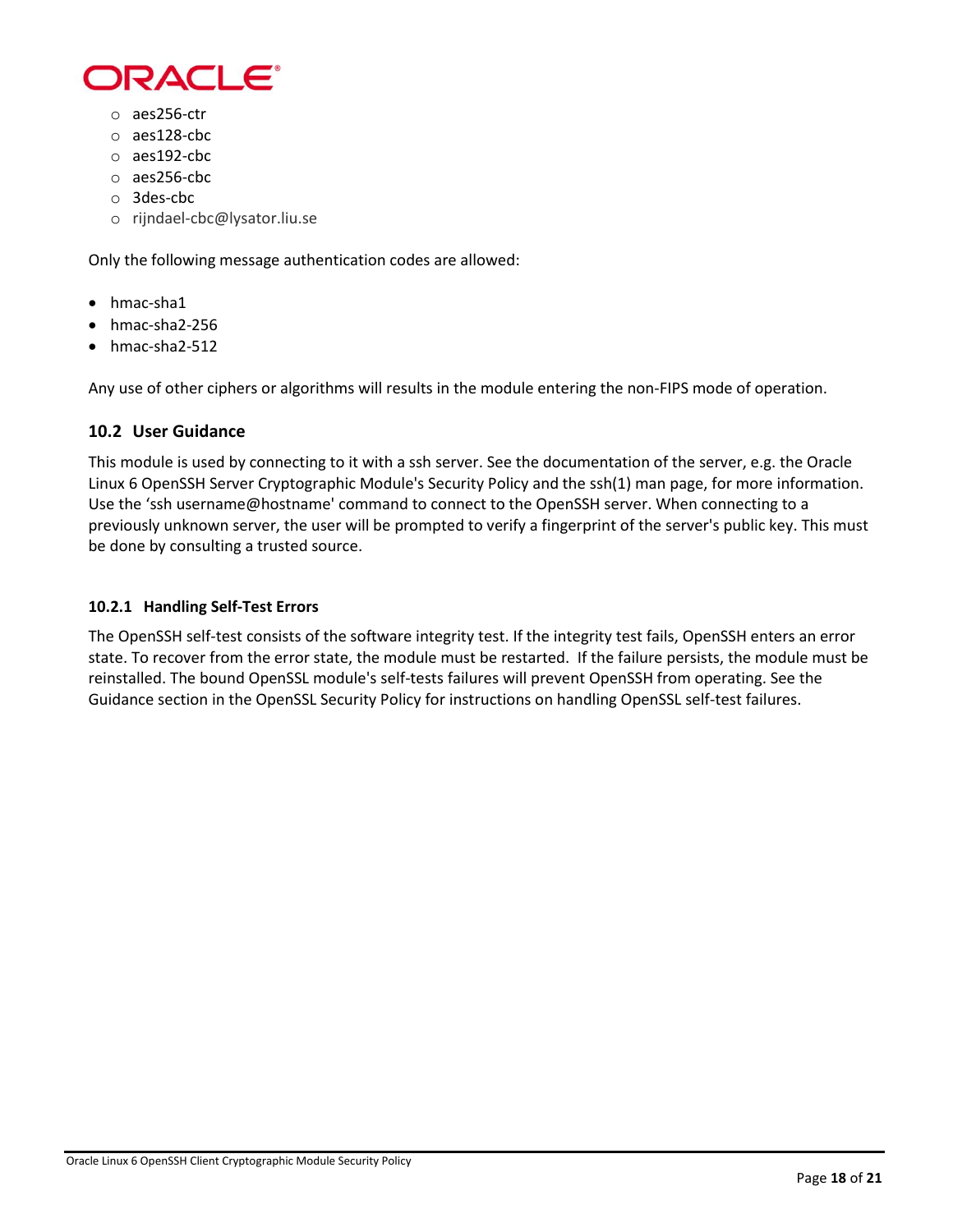

# **11. Mitigation of Other Attacks**

The Oracle Linux 6 OpenSSH Client cryptographic module does not mitigate against attacks.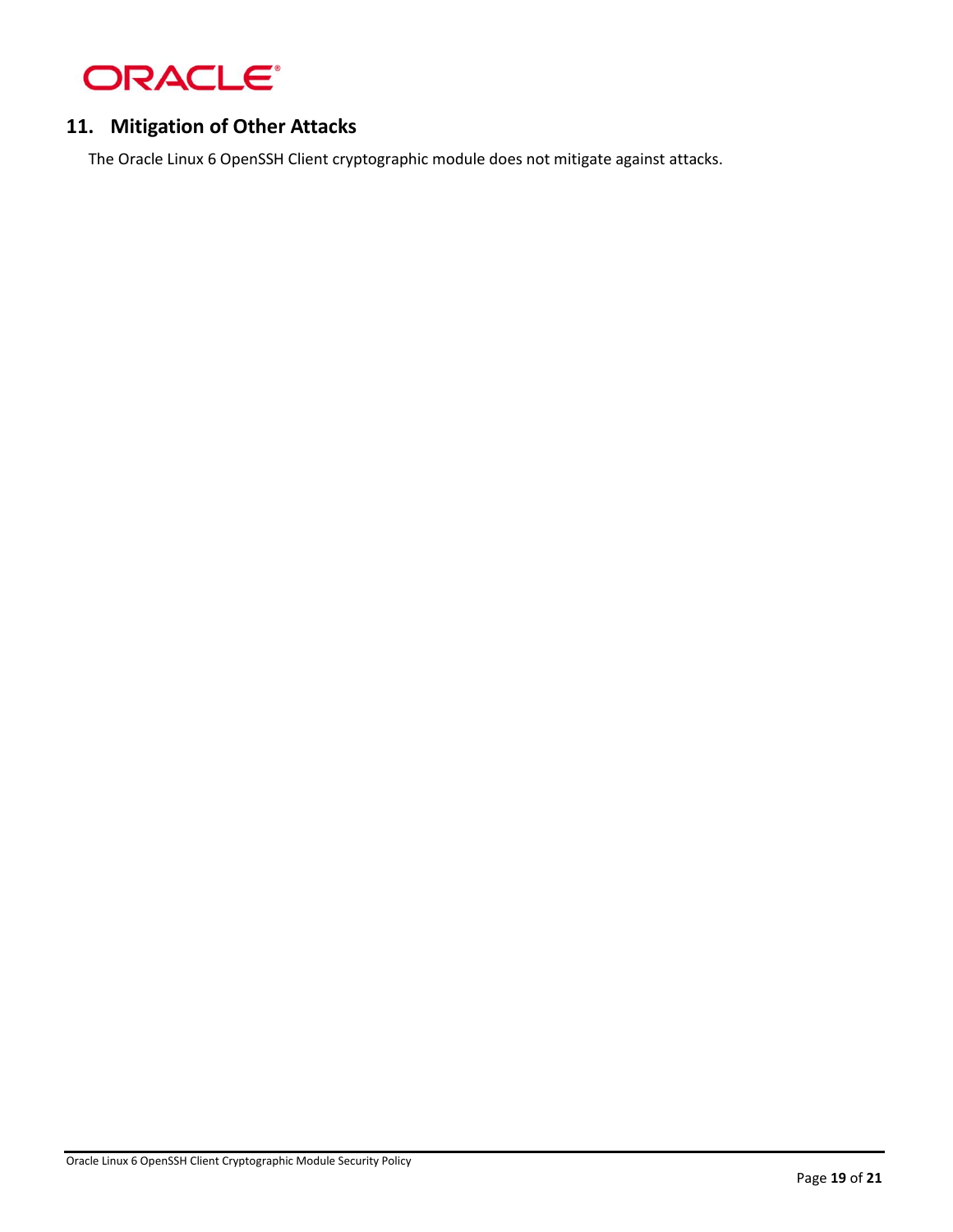

# **Acronyms, Terms and Abbreviations**

<span id="page-23-0"></span>

| <b>Term</b>  | <b>Definition</b>                              |  |
|--------------|------------------------------------------------|--|
| <b>AES</b>   | <b>Advanced Encryption Standard</b>            |  |
| <b>CMVP</b>  | Cryptographic Module Validation Program        |  |
| <b>CSP</b>   | <b>Critical Security Parameter</b>             |  |
| <b>DRBG</b>  | Deterministic Random Bit Generator             |  |
| <b>ECDSA</b> | Elliptic Curve Digital Signature Algorithm     |  |
| EDC.         | <b>Error Detection Code</b>                    |  |
| HMAC         | (Keyed) Hash Message Authentication Code       |  |
| <b>KDF</b>   | Key Derivation Function                        |  |
| <b>NIST</b>  | National Institute of Standards and Technology |  |
| PAA          | Processor Algorithm Acceleration               |  |
| <b>PUB</b>   | Publication                                    |  |
| <b>SHA</b>   | Secure Hash Algorithm                          |  |
| <b>SSH</b>   | Secure Shell                                   |  |

**Table 11: Acronyms**